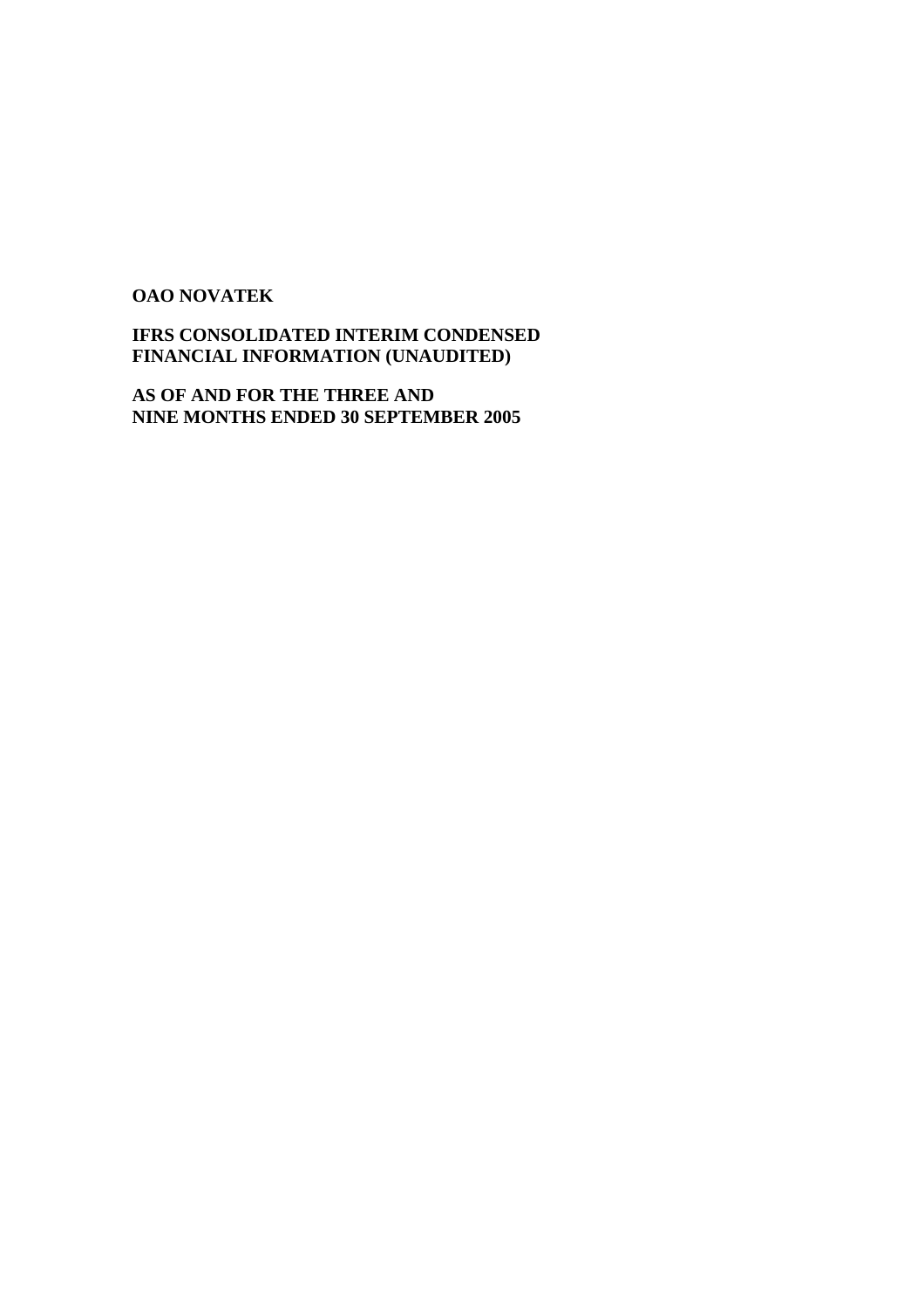# **CONTENTS Page**

| <b>Review Report of Auditors</b>                                                         | 3      |
|------------------------------------------------------------------------------------------|--------|
| Consolidated Interim Condensed Balance Sheets (unaudited)                                | 4      |
| Consolidated Interim Condensed Statements of Income (unaudited)                          | 5      |
| Consolidated Interim Condensed Statements of Cash Flows (unaudited)                      | 6      |
| Consolidated Interim Condensed Statements of Changes in Shareholders' Equity (unaudited) | 7      |
| Notes to the Consolidated Interim Condensed Financial Information (unaudited)            | $8-19$ |
| <b>Contact Information</b>                                                               | 20     |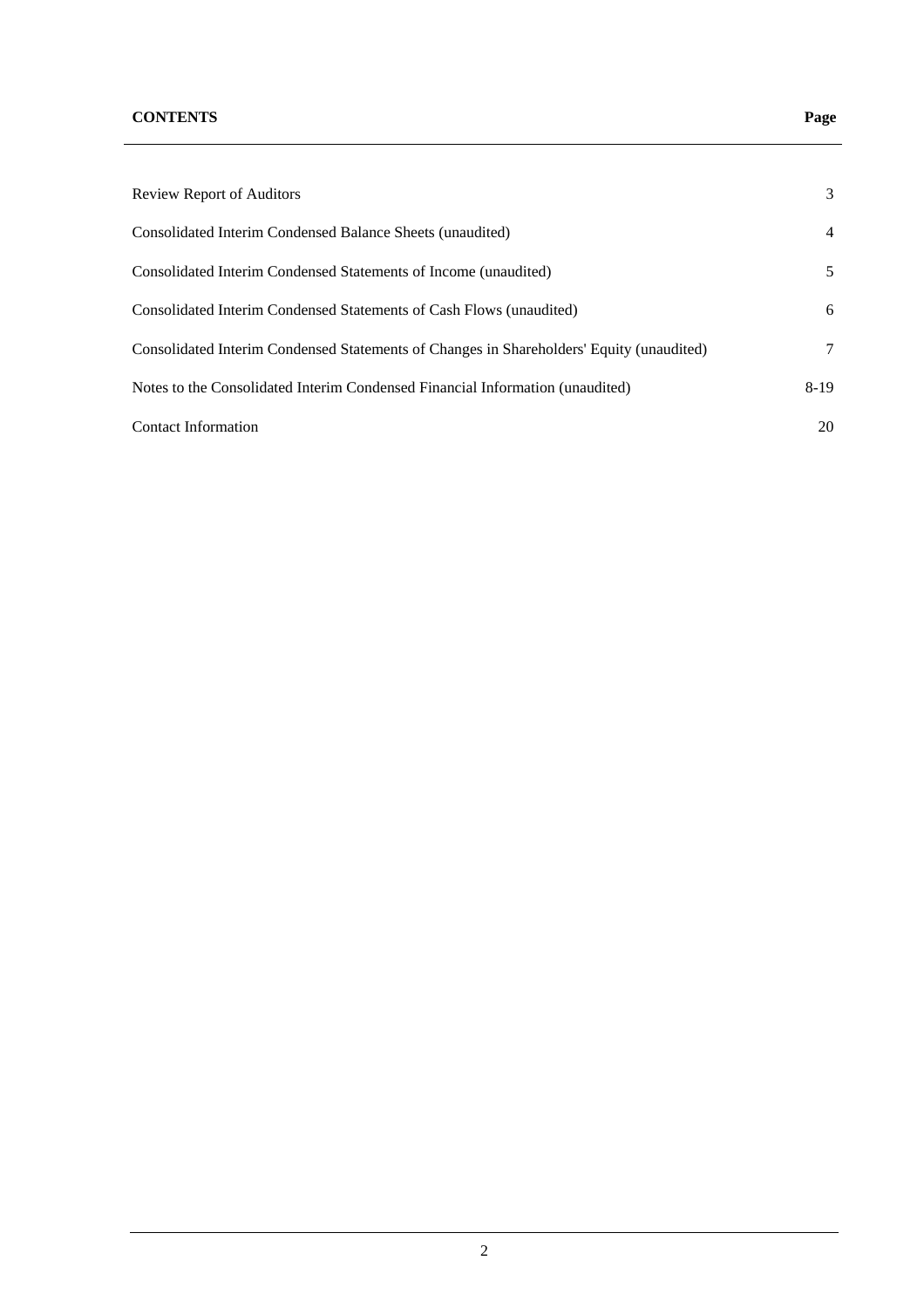# **PRICEWATERHOUSE COPERS &**

**ZAO PricewaterhouseCoopers Audit** Kosmodamianskaya Nab. 52, Bld. 5 115054 Moscow Russia Telephone +7 (095) 967 60 00 Facsimile  $+7(095)9676001$ 

#### **REVIEW REPORT OF AUDITORS**

To the shareholders and directors of OAO NOVATEK

- 1. We have reviewed the accompanying consolidated interim condensed balance sheet of OAO NOVATEK and its subsidiaries (the "Group") as of 30 September 2005, the related consolidated interim condensed statements of income for the three and nine months then ended, and the related consolidated interim condensed statements of cash flows and of changes in shareholders' equity for the nine months then ended. This consolidated interim condensed financial information as set out on pages 4 to 19 is the responsibility of the Group's management. Our responsibility is to issue a report on this consolidated interim condensed financial information based on our review.
- We conducted our review in accordance with the International Standard on Review Engagements 2400. 2. This standard requires that we plan and perform the review to obtain moderate assurance as to whether the consolidated interim condensed financial information is free of material misstatement. A review is limited primarily to inquiries of company personnel and analytical procedures applied to financial data and thus provides less assurance than an audit. We have not performed an audit and, accordingly, we do not express an audit opinion.
- Based on our review, nothing has come to our attention that causes us to believe that the accompanying 3. consolidated interim condensed financial information has not been properly prepared, in all material respects, in accordance with International Accounting Standard No. 34, Interim Financial Reporting.

Pricewatchouse Ceeper

Moscow, Russian Federation 11 November 2005

The firm is an authorized licensee of the tradename and logo of PricewaterhouseCoopers.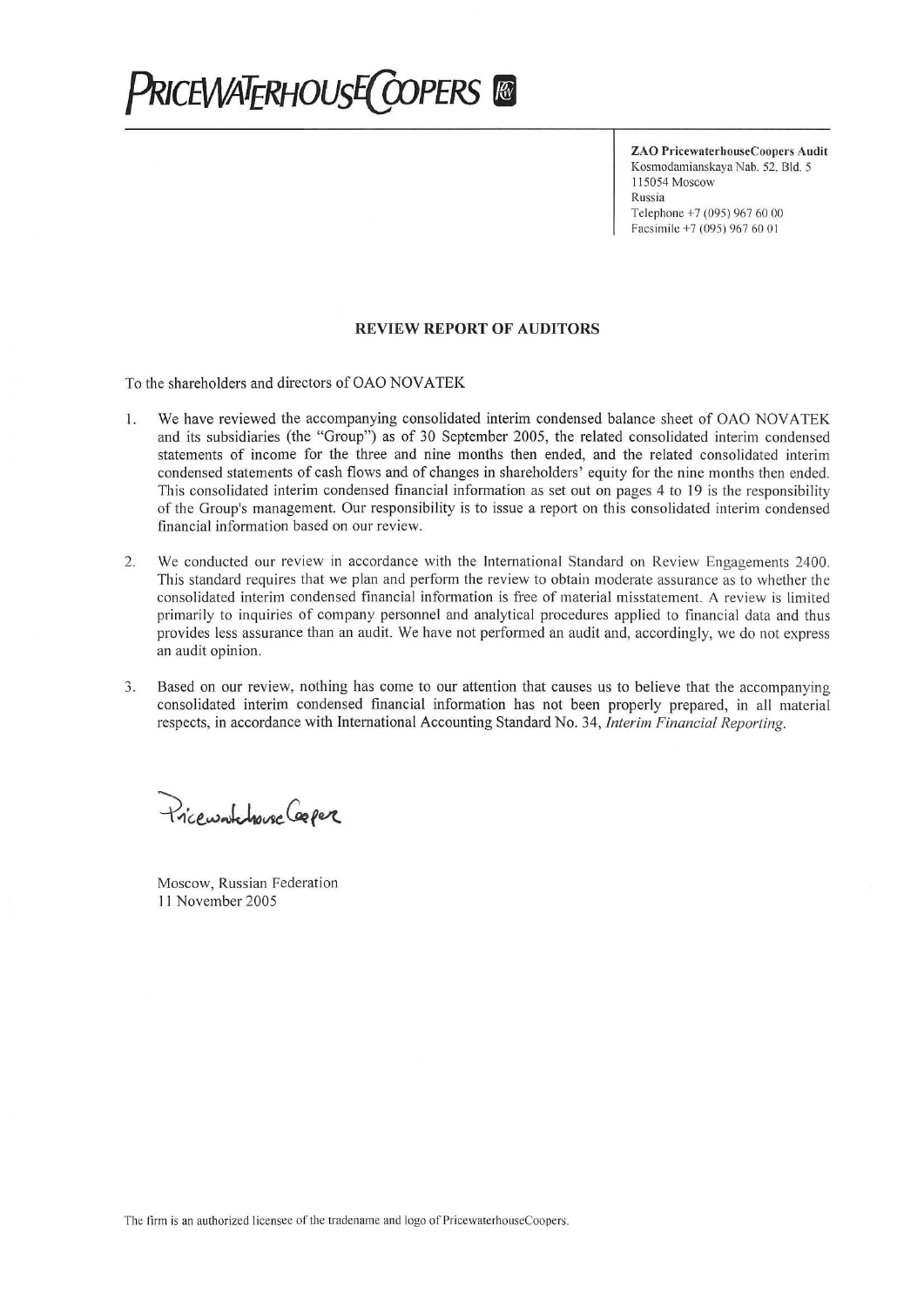#### **OAO NOVATEK Consolidated Interim Condensed Balance Sheets (unaudited)** (in millions of Russian roubles)

|                                                       | <b>Notes</b>   | 30 September 2005 | 31 December 2004 |
|-------------------------------------------------------|----------------|-------------------|------------------|
| <b>ASSETS</b>                                         |                |                   |                  |
| Non-current assets                                    |                |                   |                  |
| Property, plant and equipment, net                    | 6              | 64,083            | 62,449           |
| Other non-current assets                              |                | 1,571             | 1,090            |
| Investments in associates                             |                |                   | 1,945            |
| Long-term loans receivable                            |                | 101               | 7,832            |
| <b>Total non-current assets</b>                       |                | 65,755            | 73,316           |
|                                                       |                |                   |                  |
| <b>Current assets</b>                                 |                |                   |                  |
| Prepayments and other current assets                  |                | 2,511             | 1,039            |
| Inventories                                           |                | 1,246             | 929              |
| Trade and other receivables                           |                | 4,072             | 3,456            |
| Short-term loans receivable                           |                | 158               | 707              |
| Cash and cash equivalents                             |                | 5,695             | 3,003            |
| <b>Total current assets</b>                           |                | 13,682            | 9,134            |
|                                                       |                |                   |                  |
| <b>Total assets</b>                                   |                | 79,437            | 82,450           |
| <b>LIABILITIES AND EQUITY</b>                         |                |                   |                  |
| <b>Non-current liabilities</b>                        |                |                   |                  |
| Long-term debt                                        | 8              | 1,428             | 13,232           |
| Deferred income tax liability                         |                | 8,500             | 8,855            |
| Other non-current liabilities                         |                | 1,332             | 1,188            |
| <b>Total non-current liabilities</b>                  |                | 11,260            | 23,275           |
|                                                       |                |                   |                  |
| <b>Current liabilities</b>                            |                |                   |                  |
| Short-term debt and current portion of long-term debt | $\overline{7}$ | 10,124            | 10,768           |
| Other taxes payable                                   |                | 800               | 1,280            |
| Income taxes payable                                  |                | 70                | 228              |
| Trade payables and accrued liabilities                |                | 1,568             | 1,963            |
| <b>Total current liabilities</b>                      |                | 12,562            | 14,239           |
| <b>Total liabilities</b>                              |                | 23,822            | 37,514           |
|                                                       |                |                   |                  |
| Equity attributable to Group shareholders             |                |                   |                  |
| Ordinary share capital                                |                | 393               | 393              |
| Additional paid-in capital                            |                | 29,861            | 29,797           |
| Asset revaluation surplus                             |                | 5,345             | 5,345            |
| Retained earnings                                     |                | 19,735            | 8,952            |
| Total equity attributable to Group shareholders       |                | 55,334            | 44,487           |
| <b>Minority interest</b>                              |                | 281               | 449              |
| <b>Total equity</b>                                   |                | 55,615            | 44,936           |
| Total liabilities and equity                          |                | 79,437            | 82,450           |

The accompanying notes are an integral part of this consolidated interim condensed financial information.

Approved and authorized for issue on behalf of the Board of Directors:

 $\bigg)$ 

L. Mikhelson General Director

M. Gyetvay Financial Director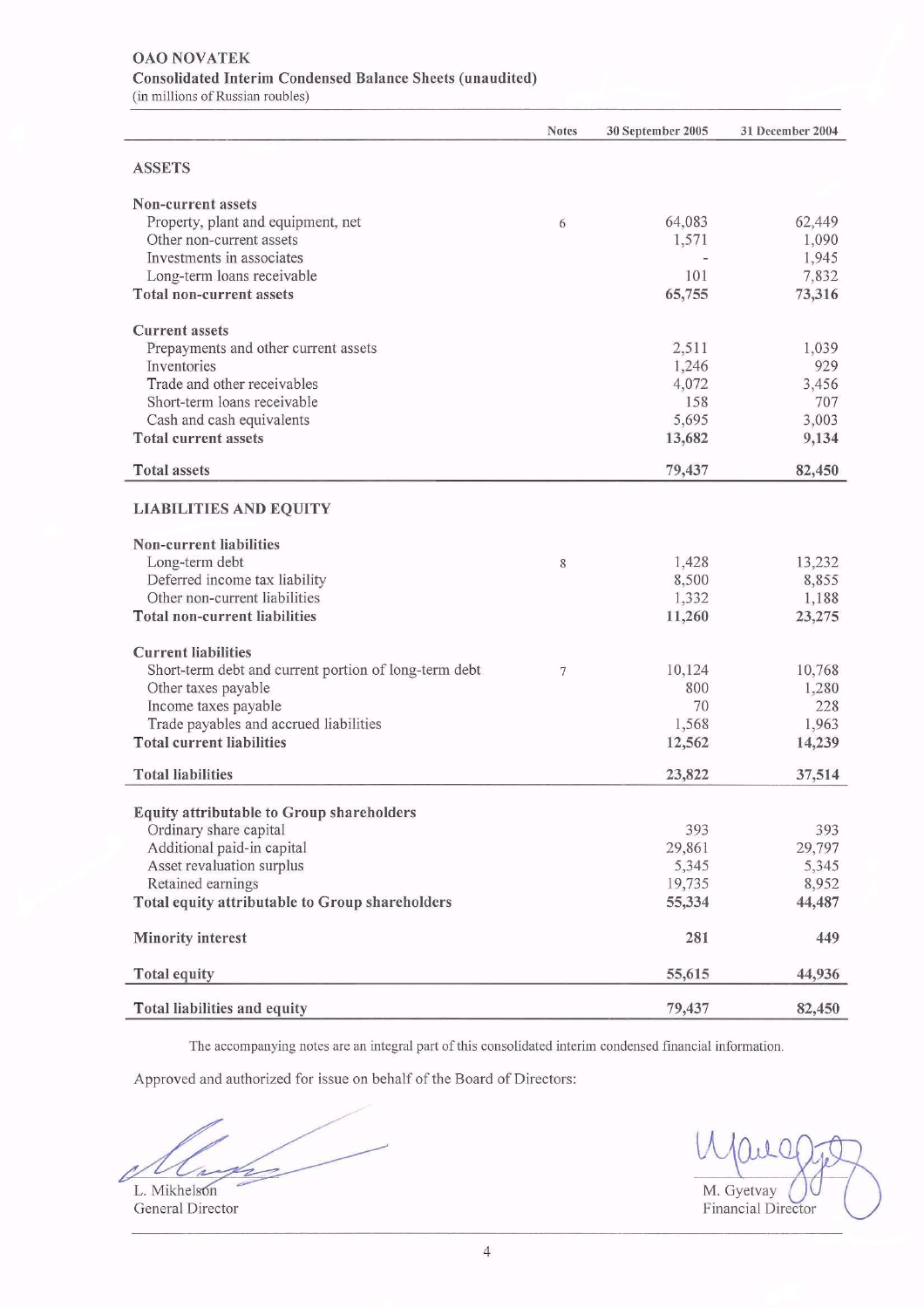# **OAO NOVATEK Consolidated Interim Condensed Statements of Income (unaudited)**

(in millions of Russian roubles, except share and per share amounts)

| 2005<br>2004<br>2005<br><b>Notes</b><br>2004<br><b>Revenues</b><br>Oil and gas sales<br>9,869<br>4,816<br>27,638<br>15,163<br>$\overline{4}$<br>Oil and gas construction services<br>2,053<br>Sales of polymer and insulation tape<br>278<br>158<br>714<br>432<br>Other revenues<br>53<br>282<br>433<br>113<br>10,260<br>5,027<br>18,081<br><b>Total revenues</b><br>28,634<br>Net gain (loss) on disposal of investments in oil<br>and gas producing associates<br>(22)<br>3,611<br>(22)<br>11<br>Net gain on disposal of construction services<br>and other subsidiaries and associates<br>341<br>20<br>79<br>11 |
|--------------------------------------------------------------------------------------------------------------------------------------------------------------------------------------------------------------------------------------------------------------------------------------------------------------------------------------------------------------------------------------------------------------------------------------------------------------------------------------------------------------------------------------------------------------------------------------------------------------------|
|                                                                                                                                                                                                                                                                                                                                                                                                                                                                                                                                                                                                                    |
|                                                                                                                                                                                                                                                                                                                                                                                                                                                                                                                                                                                                                    |
|                                                                                                                                                                                                                                                                                                                                                                                                                                                                                                                                                                                                                    |
|                                                                                                                                                                                                                                                                                                                                                                                                                                                                                                                                                                                                                    |
|                                                                                                                                                                                                                                                                                                                                                                                                                                                                                                                                                                                                                    |
|                                                                                                                                                                                                                                                                                                                                                                                                                                                                                                                                                                                                                    |
|                                                                                                                                                                                                                                                                                                                                                                                                                                                                                                                                                                                                                    |
|                                                                                                                                                                                                                                                                                                                                                                                                                                                                                                                                                                                                                    |
|                                                                                                                                                                                                                                                                                                                                                                                                                                                                                                                                                                                                                    |
|                                                                                                                                                                                                                                                                                                                                                                                                                                                                                                                                                                                                                    |
|                                                                                                                                                                                                                                                                                                                                                                                                                                                                                                                                                                                                                    |
|                                                                                                                                                                                                                                                                                                                                                                                                                                                                                                                                                                                                                    |
| Other income (loss)<br>(18)<br>62<br>(25)<br>102                                                                                                                                                                                                                                                                                                                                                                                                                                                                                                                                                                   |
|                                                                                                                                                                                                                                                                                                                                                                                                                                                                                                                                                                                                                    |
| <b>Total revenues and other income</b><br>10,242<br>5,408<br>32,240<br>18,240                                                                                                                                                                                                                                                                                                                                                                                                                                                                                                                                      |
|                                                                                                                                                                                                                                                                                                                                                                                                                                                                                                                                                                                                                    |
| <b>Operating expenses</b>                                                                                                                                                                                                                                                                                                                                                                                                                                                                                                                                                                                          |
| <b>Transportation expenses</b><br>(1,876)<br>(2,865)<br>(887)<br>(5,191)<br>5                                                                                                                                                                                                                                                                                                                                                                                                                                                                                                                                      |
| Taxes other than income tax<br>(1,216)<br>(373)<br>(3,264)<br>(1,061)<br>9                                                                                                                                                                                                                                                                                                                                                                                                                                                                                                                                         |
| Materials, services and other<br>(1,064)<br>(383)<br>(2,714)<br>(3,537)                                                                                                                                                                                                                                                                                                                                                                                                                                                                                                                                            |
| Depreciation, depletion and amortization<br>(294)<br>(768)<br>(943)<br>(2,607)                                                                                                                                                                                                                                                                                                                                                                                                                                                                                                                                     |
| Purchases of oil, gas condensate and natural gas<br>(406)<br>(1,070)<br>(1,772)<br>(4,044)<br>General and administrative expenses<br>(625)<br>(1, 465)<br>(1,001)                                                                                                                                                                                                                                                                                                                                                                                                                                                  |
| (402)<br><b>Exploration</b> expenses<br>(19)<br>(35)<br>(301)<br>(138)                                                                                                                                                                                                                                                                                                                                                                                                                                                                                                                                             |
| Net impairment (expense) reversal<br>125<br>(110)<br>(65)<br>70                                                                                                                                                                                                                                                                                                                                                                                                                                                                                                                                                    |
| <b>Total operating expenses</b><br>(6,214)<br>(3,319)<br>(13, 344)<br>(17, 424)                                                                                                                                                                                                                                                                                                                                                                                                                                                                                                                                    |
|                                                                                                                                                                                                                                                                                                                                                                                                                                                                                                                                                                                                                    |
| 4,896<br><b>Profit from operations</b><br>4,028<br>2,089<br>14,816                                                                                                                                                                                                                                                                                                                                                                                                                                                                                                                                                 |
| <b>Finance income (expense)</b>                                                                                                                                                                                                                                                                                                                                                                                                                                                                                                                                                                                    |
| Foreign exchange gain (loss)<br>57<br>(37)<br>(206)<br>(20)                                                                                                                                                                                                                                                                                                                                                                                                                                                                                                                                                        |
| Interest income<br>148<br>107<br>612<br>303                                                                                                                                                                                                                                                                                                                                                                                                                                                                                                                                                                        |
| (283)<br>(358)<br>(142)<br>(914)<br>Interest expense                                                                                                                                                                                                                                                                                                                                                                                                                                                                                                                                                               |
| Total finance income (expense)<br>(78)<br>(508)<br>(72)<br>(75)                                                                                                                                                                                                                                                                                                                                                                                                                                                                                                                                                    |
|                                                                                                                                                                                                                                                                                                                                                                                                                                                                                                                                                                                                                    |
| Share of net income of associates<br>229<br>143<br>721                                                                                                                                                                                                                                                                                                                                                                                                                                                                                                                                                             |
|                                                                                                                                                                                                                                                                                                                                                                                                                                                                                                                                                                                                                    |
| Profit before income tax<br>3,950<br>2,246<br>5,542<br>14,451                                                                                                                                                                                                                                                                                                                                                                                                                                                                                                                                                      |
|                                                                                                                                                                                                                                                                                                                                                                                                                                                                                                                                                                                                                    |
| Income tax expense<br>Current income tax expense<br>(4, 334)                                                                                                                                                                                                                                                                                                                                                                                                                                                                                                                                                       |
| (1, 398)<br>(1,215)<br>(368)<br>Deferred income tax benefit (expense)<br>303<br>646<br>(129)<br>(205)                                                                                                                                                                                                                                                                                                                                                                                                                                                                                                              |
| (1,095)<br>(3,688)<br>(1,420)<br><b>Total income tax expense</b><br>(497)                                                                                                                                                                                                                                                                                                                                                                                                                                                                                                                                          |
|                                                                                                                                                                                                                                                                                                                                                                                                                                                                                                                                                                                                                    |
| 2,855<br>4,122<br>Profit for the period<br>1,749<br>10,763                                                                                                                                                                                                                                                                                                                                                                                                                                                                                                                                                         |
| Profit (loss) attributable to:                                                                                                                                                                                                                                                                                                                                                                                                                                                                                                                                                                                     |
|                                                                                                                                                                                                                                                                                                                                                                                                                                                                                                                                                                                                                    |
| Minority interest<br>(20)<br>6<br>(35)<br>61                                                                                                                                                                                                                                                                                                                                                                                                                                                                                                                                                                       |
| <b>Shareholders of OAO NOVATEK</b><br>2,875<br>10,798<br>1,743<br>4,061                                                                                                                                                                                                                                                                                                                                                                                                                                                                                                                                            |
| Basic and diluted earnings per share (in Russian roubles)<br>947<br>776<br>3,556<br>1,807                                                                                                                                                                                                                                                                                                                                                                                                                                                                                                                          |
| 3,036,306<br>Weighted average shares outstanding<br>2,247,030<br>3,036,306<br>2,247,030                                                                                                                                                                                                                                                                                                                                                                                                                                                                                                                            |

The accompanying notes are an integral part of this consolidated interim condensed financial information.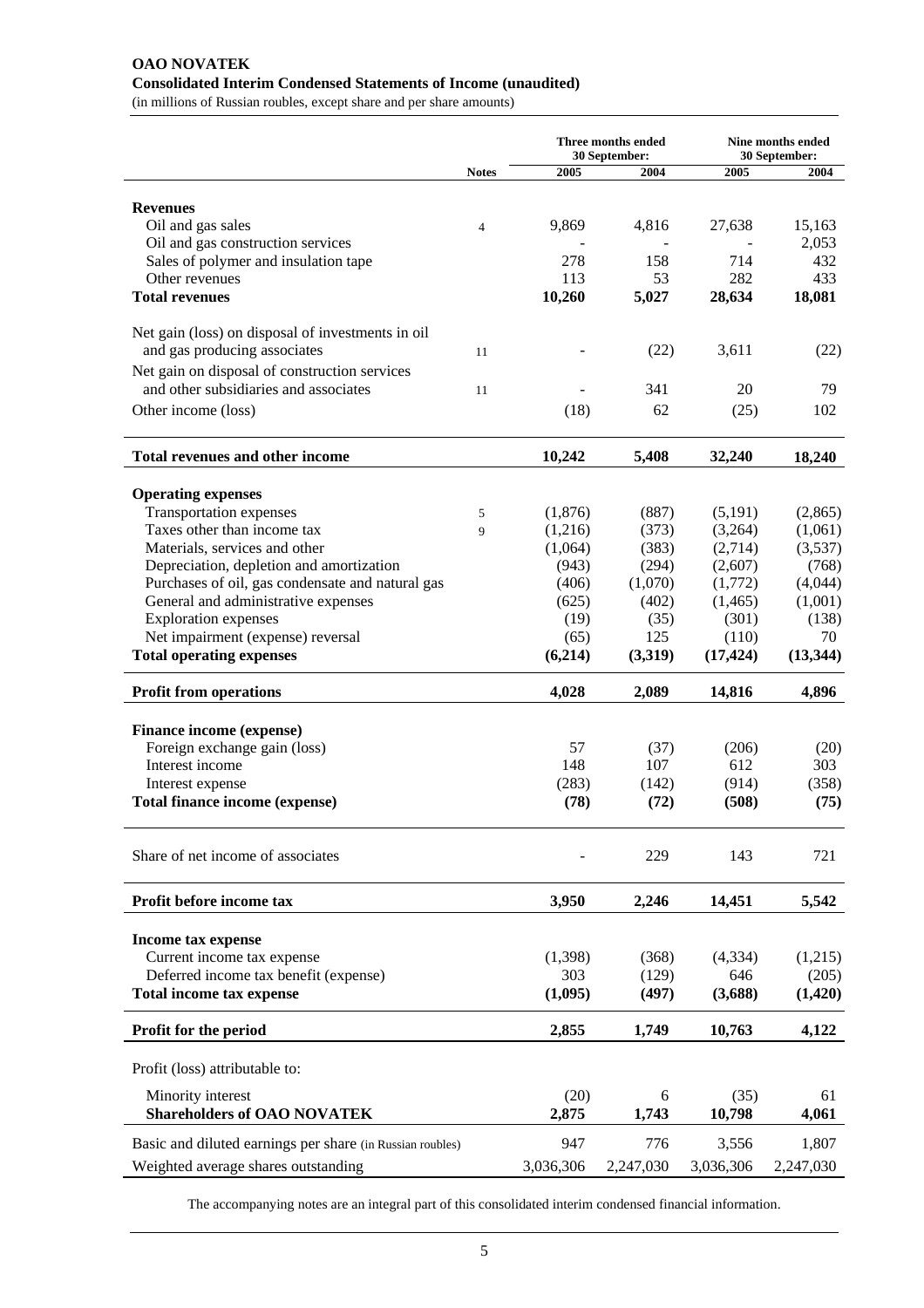#### **OAO NOVATEK Consolidated Interim Condensed Statements of Cash Flows (unaudited)**  (in millions of Russian roubles)

**Nine months ended 30 September: 2005** 2004 **Profit before income tax 3,542 14,451** 5,542 **Adjustments to profit before income tax:**  Depreciation, depletion and amortization 2,607 768 Net increase (decrease) in impairment provisions 110 (70) Net unrealized foreign exchange loss 206 13 Net gain on disposals  $(3,606)$   $(157)$ Interest expense 358 Interest income (612) (303) Share of income from associates (143) (721) Other 64 - Contract of the Contract of the Contract of the Contract of the Contract of the Contract of the Contract of the Contract of the Contract of the Contract of the Contract of the Contract of the Contract of the Con **Working capital changes**  Increase in trade and other receivables, prepayments and other current assets (1,607) (36) Decrease (increase) in inventories (361) 50 Increase in trade payables and accrued liabilities 130 100 Increase (decrease) in other taxes payable 259 (403) **Total effect of working capital changes** (1,579) (289) Income taxes paid  $(5,276)$   $(1,751)$ Net cash provided by operating activities **7,136** 3,390 **Cash flows from investing activities**  Purchases of property, plant and equipment (3,370) (4,703) Acquisition of additional shares in subsidiaries and associates (53) (231) Proceeds from disposal of subsidiaries and associates 5,668 300 Interest paid and capitalized (538) (393) (393) Short and long-term loans provided (250) (2,898) Repayment of short and long-term loans 8,085 1,557 Non-banking interest received 596 274 Net cash provided by (used for) investing activities 10,138 (6,094) **Cash flows from financing activities**  Proceeds from long-term borrowings 2,057 4,118 Proceeds from short-term borrowings 2,753 2,959 Repayments of long-term borrowings (11,186) (977) Repayments of short-term borrowings (6,810) (2,439) Non-banking interest paid (618) (276) Dividends paid (565) (565) Net cash provided by (used for) financing activities (14,581) 2,820 Net effect of exchange rate on cash and cash equivalents (17) Net movements in restricted cash accounts 16 50 **Net increase in cash and cash equivalents** 2.692 166 Cash and cash equivalents at the beginning of the reporting period 3,003 1,618 **Cash and cash equivalents at the end of the reporting period 5,695 1,784** 

The accompanying notes are an integral part of this consolidated interim condensed financial information.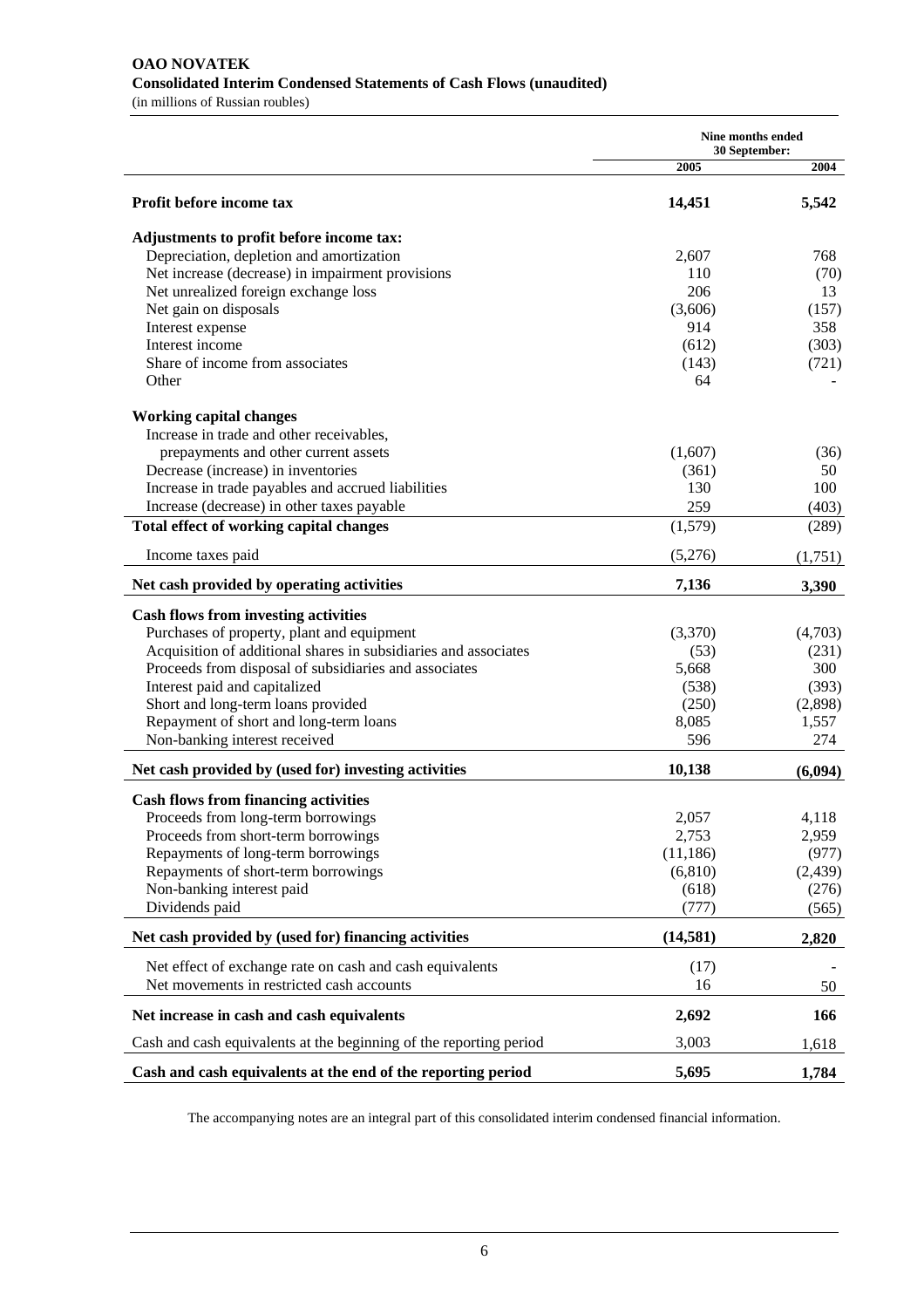## **OAO NOVATEK Consolidated Interim Condensed Statements of Changes in Equity (unaudited)**

(in millions of Russian roubles, unless otherwise stated)

|                                                                               | Number of<br>ordinary<br>shares | Ordinary<br>share<br>capital | <b>Additional</b><br>paid in<br>capital | <b>Asset</b><br>revaluation<br>surplus | <b>Retained</b><br>earnings | <b>Equity attributable</b><br>to Group<br>shareholders | Minority<br>interest | <b>Total</b><br>equity |
|-------------------------------------------------------------------------------|---------------------------------|------------------------------|-----------------------------------------|----------------------------------------|-----------------------------|--------------------------------------------------------|----------------------|------------------------|
| For the nine months ended 30 September 2004                                   |                                 |                              |                                         |                                        |                             |                                                        |                      |                        |
| 31 December 2003                                                              | 2,247,030                       | 314                          | 5,963                                   |                                        | 5,268                       | 11,545                                                 | 468                  | 12,013                 |
| Profit for the period                                                         |                                 |                              |                                         |                                        | 4,061                       | 4,061                                                  | 61                   | 4,122                  |
| Dividends                                                                     |                                 |                              |                                         |                                        | (565)                       | (565)                                                  |                      | (565)                  |
| Distribution to shareholders                                                  |                                 |                              | (29)                                    |                                        |                             | (29)                                                   |                      | (29)                   |
| Impact of disposals and<br>acquisitions on minority                           |                                 |                              |                                         |                                        |                             |                                                        |                      |                        |
| interest                                                                      |                                 |                              |                                         |                                        |                             |                                                        | 7                    | 7                      |
| 30 September 2004                                                             | 2,247,030                       | 314                          | 5,934                                   |                                        | 8,764                       | 15,012                                                 | 536                  | 15,548                 |
| For the nine months ended 30 September 2005                                   |                                 |                              |                                         |                                        |                             |                                                        |                      |                        |
| 31 December 2004                                                              | 3,036,306                       | 393                          | 29,797                                  | 5,345                                  | 8,952                       | 44,487                                                 | 449                  | 44,936                 |
| Cumulative effect of adoption<br>of IFRS 3, Business<br>Combinations (Note 3) |                                 |                              |                                         |                                        | 762                         | 762                                                    |                      | 762                    |
| 31 December 2004, as restated                                                 |                                 |                              |                                         |                                        |                             |                                                        |                      |                        |
| for adoption of IFRS 3,                                                       |                                 |                              |                                         |                                        |                             |                                                        |                      |                        |
| <b>Business Combinations</b>                                                  | 3,036,306                       | 393                          | 29,797                                  | 5,345                                  | 9,714                       | 45,249                                                 | 449                  | 45,698                 |
| Profit for the period                                                         | $\blacksquare$                  | $\blacksquare$               |                                         |                                        | 10,798                      | 10,798                                                 | (35)                 | 10,763                 |
| Dividends                                                                     |                                 |                              |                                         |                                        | (777)                       | (777)                                                  |                      | (777)                  |
| Share-based compensation<br>funded by shareholders                            |                                 |                              | 64                                      |                                        |                             | 64                                                     |                      | 64                     |
| Impact of disposals and<br>acquisitions on minority                           |                                 |                              |                                         |                                        |                             |                                                        |                      |                        |
| interest                                                                      |                                 |                              |                                         |                                        |                             |                                                        | (133)                | (133)                  |
| 30 September 2005                                                             | 3,036,306                       | 393                          | 29,861                                  | 5,345                                  | 19,735                      | 55,334                                                 | 281                  | 55,615                 |

The accompanying notes are an integral part of this consolidated interim condensed financial information.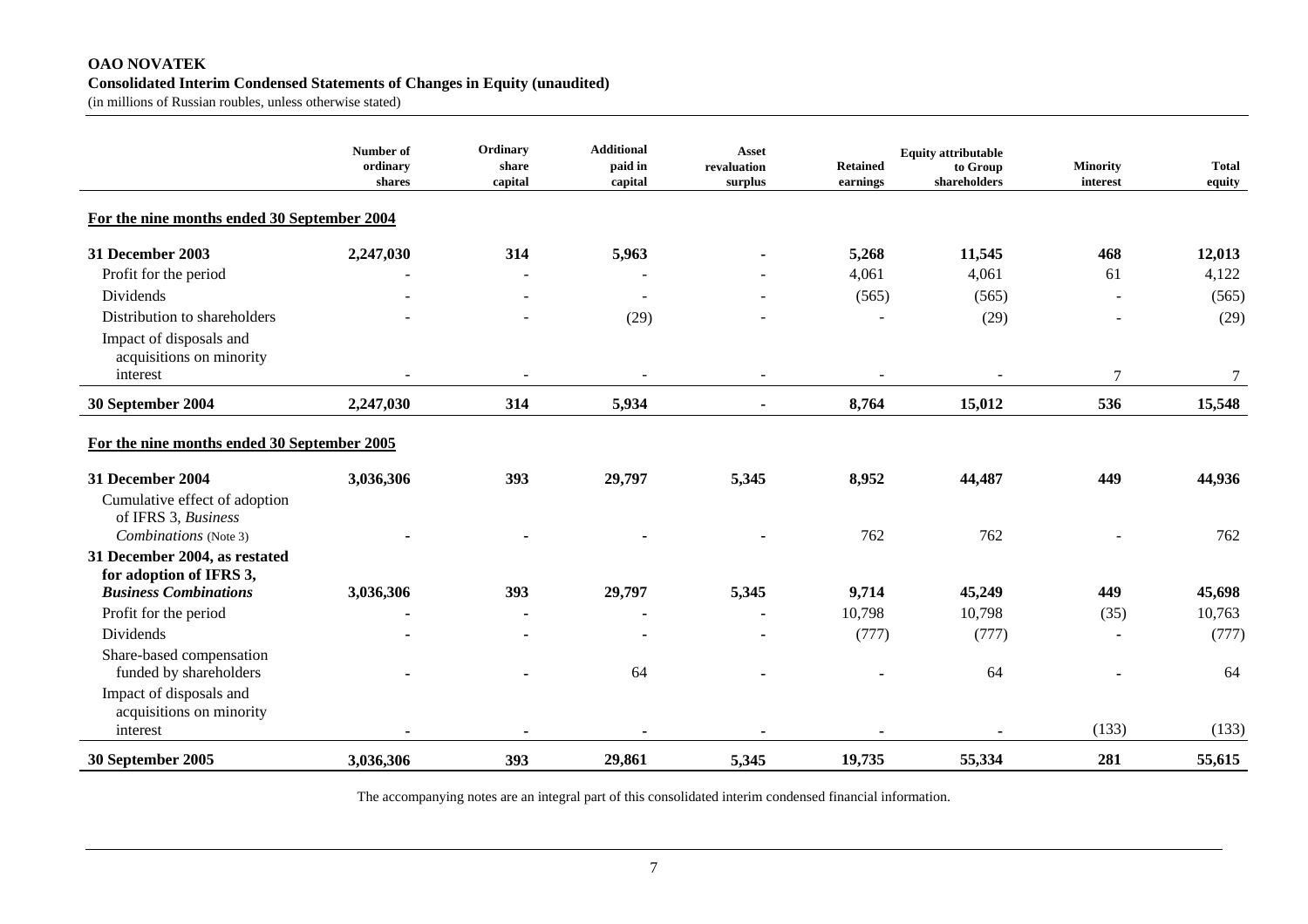# **1 ORGANISATION AND PRINCIPAL ACTIVITIES**

OAO NOVATEK (hereinafter referred to as "NOVATEK") and its subsidiaries (hereinafter jointly referred to as the "Group") is an independent oil and gas company engaged in the acquisition, exploration, development, production and processing of hydrocarbons with its core oil and gas operations located in the Yamal-Nenets Autonomous Region ("YNAO").

In June 2004, the Group disposed of its oil and gas construction services segment (the "disposed segment") to focus its activities on oil and gas exploration and production. The disposed segment's activities primarily consisted of drilling services and construction of oil and gas infrastructure and facilities for related and external parties within the Russian Federation. For the nine months ended 30 September 2004, the disposed segment recognized revenues, total operating expenses, and loss of RR 2,186 million, RR 2,194 million, and RR 39 million, respectively. The sale of the segment resulted in the recognition of a net loss of RR 296 million. Basic and diluted loss per share for discontinued operations amounted to RR 149 per share, including RR 132 per share representing the loss on disposal.

In December 2004, the Group acquired controlling stakes in two of its primary equity affiliates, OAO NK Tarkosaleneftegas ("Tarkosaleneftegas") and OOO Khancheyneftegas ("Khancheyneftegas") (collectively the "acquired subsidiaries"). Following the acquisition, the Group's ownership in these subsidiaries increased to 100 percent.

As a result of the sale of the disposed segment and the purchase of the acquired subsidiaries, the Group's results of operations for the nine months ended 30 September 2005 differ significantly from those of prior periods. Most notably, prior to the acquisition, a significant proportion of the hydrocarbon production of Tarkosaleneftegas and all of the production of Khancheyneftegas was previously purchased by the Group and then sold on to third parties. Accordingly, in prior periods, the Group's statements of income included purchases from the acquired subsidiaries. Following the acquisition, the Group consolidated the activities of the acquired subsidiaries and, accordingly, all intragroup transactions have been eliminated.

Moreover, in prior periods, the Group included those activities of the disposed segment to the extent the disposed segment provided services to third parties. Beginning in July 2004, the Group no longer included such operations and any oil and gas drilling and construction services purchased from third parties are either capitalized to property, plant and equipment or expensed within materials, services and other, as appropriate.

The Group's natural gas sales fluctuate on a seasonal basis due mostly to Russian weather conditions, with sales peaking in December and dipping in the summer months of July and August.

This unaudited consolidated interim condensed financial information reflects the financial position and results of operations of the principal subsidiaries listed below, all of which are incorporated in the Russian Federation:

|                                                                      | Percentage of total share capital at: |                  |                          |                  |
|----------------------------------------------------------------------|---------------------------------------|------------------|--------------------------|------------------|
| <b>Subsidiary</b>                                                    | 30 September 2005                     | 31 December 2004 | 30 September 2004        | 31 December 2003 |
| Oil and gas exploration and production                               |                                       |                  |                          |                  |
| Tarkosaleneftegas                                                    | 100.0%                                | 100.0%           | 32.2%                    | 32.2%            |
| <b>OOO</b> Yurkharovneftegas                                         | 100.0%                                | 100.0%           | 100.0%                   | 100.0%           |
| Khancheyneftegas                                                     | 100.0%                                | 100.0%           | 43.0%                    | 43.0%            |
| OAO Purneftegasgeologiya                                             | 80.6%                                 | 78.0%            | 69.6%                    | 79.6%            |
| <b>Construction services</b>                                         |                                       |                  |                          |                  |
| <b>OAO SNP NOVA</b>                                                  | $\overline{\phantom{a}}$              |                  | $\overline{\phantom{a}}$ | 74.3%            |
| <b>OOO</b> Novafininvest                                             |                                       |                  |                          | 99.0%            |
| <b>Banking</b>                                                       |                                       |                  |                          |                  |
| ZAO NOVA Bank                                                        |                                       | 62.0%            | 62.0%                    | 88.6%            |
| Polymer and insulation tape production<br><b>OAO NOVATEK-Polymer</b> | 99.2%                                 | 97.9%            | 97.9%                    | 52.2%            |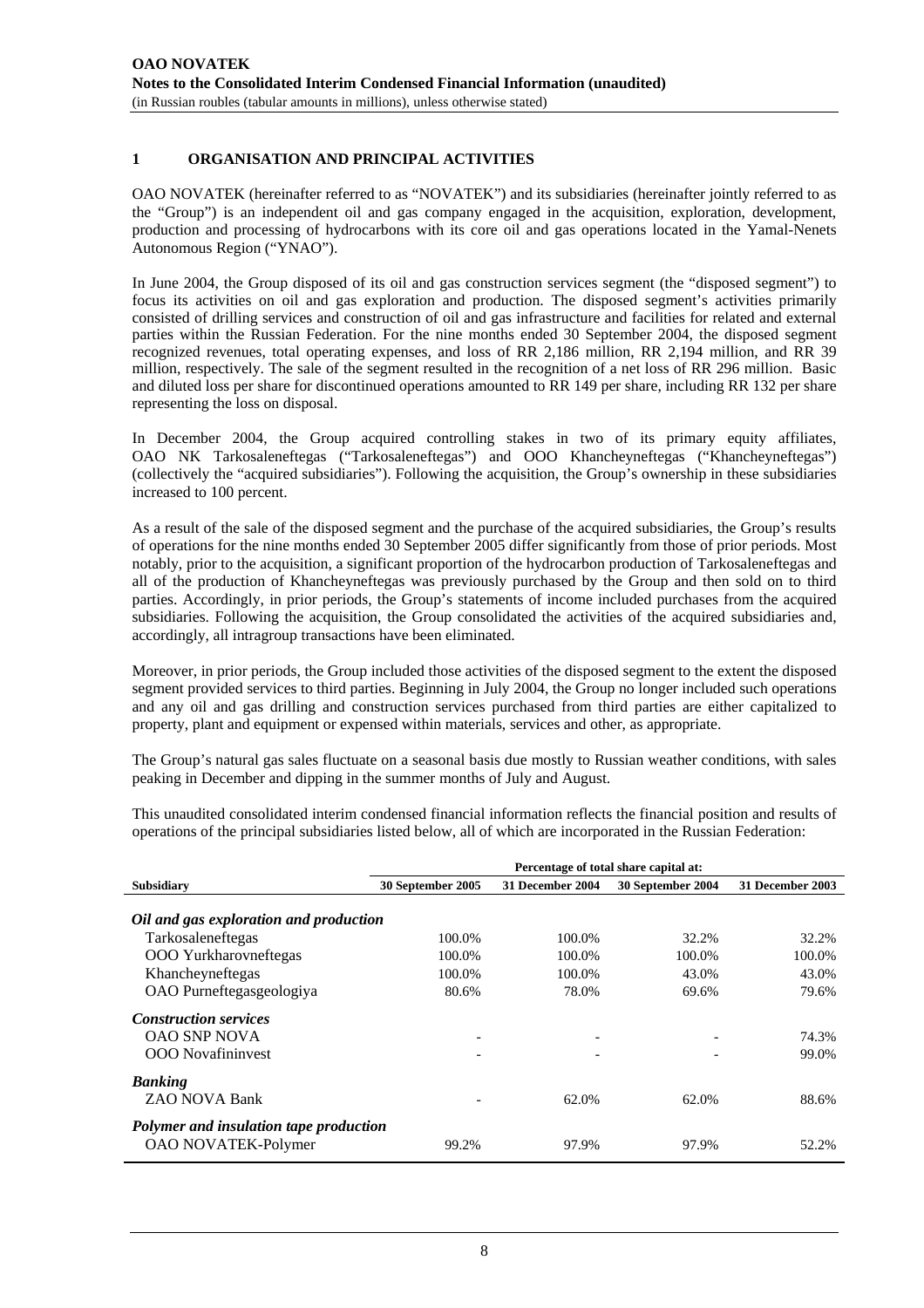## **1 ORGANISATION AND PRINCIPAL ACTIVITIES (CONTINUED)**

In May 2005, the Group disposed of its equity stake in NOVA Bank to ZAO Levit ("Levit"), a Group shareholder (see Note 11), and merged Khancheyneftegas into Tarkosaleneftegas, after converting Tarkosaleneftegas from an open joint stock company to a limited liability company.

The Group's respective interests in its principal associates were as follows:

|                                                   | Percentage of total share capital at: |                  |                   |                  |
|---------------------------------------------------|---------------------------------------|------------------|-------------------|------------------|
| <b>Associate</b>                                  | 30 September 2005                     | 31 December 2004 | 30 September 2004 | 31 December 2003 |
| OOO Geoilbent ("Geoilbent")<br>OOO Tambeyneftegas | $\overline{\phantom{a}}$              | 66.0%            | 66.0%             | 66.0%            |
| ("Tambeyneftegas")                                | $\qquad \qquad \blacksquare$          | 25.1%            | 25.1%             | 25.1%            |

In June 2005, the Group disposed of its 66 percent participation interest in Geoilbent and its 25.1 percent interest in Tambeyneftegas (see Note 11).

#### **2 BASIS OF PRESENTATION**

The consolidated interim condensed financial information has been prepared in accordance with International Accounting Standard No. 34, *Interim Financial Reporting* ("IAS 34"). This consolidated interim condensed financial information should be read in conjunction with NOVATEK's consolidated financial statements as of and for the year ended 31 December 2004 prepared in accordance with International Financial Reporting Standards ("IFRS"). The 31 December 2004 consolidated balance sheet data has been derived from the audited financial statements.

*Use of estimates.* The preparation of consolidated interim condensed financial information in conformity with IFRS requires management to make estimates and assumptions that affect the reported amounts of assets and liabilities at the date of the financial statements preparation and the reported amounts of assets, liabilities, revenues and expenses, and the disclosure of contingent assets and liabilities during the reporting period. Estimates have principally been made in respect to fair values of assets and liabilities, impairment provisions and deferred income taxes. Actual results may differ from such estimates.

*Exchange rates, restrictions and controls.* The official rate of exchange of the Russian rouble to the US dollar ("USD") at 30 September 2005 and 31 December 2004 was 28.50 and 27.75 Russian roubles to USD 1.00, respectively. Any translation of Russian rouble amounts to US dollars or any other hard currency should not be construed as a representation that such Russian rouble amounts have been, could be, or will in the future be converted into hard currency at the exchange rate shown or at any other exchange rate.

## **3 ACCOUNTING POLICIES**

Except as discussed below, the principal accounting policies followed by the Group are consistent with those disclosed in the financial statements for the year ended 31 December 2004.

*New accounting developments.* In December 2003, the International Accounting Standards Board ("IASB") released 15 revised International Accounting Standards ("IAS's") and withdrew one IAS standard. In 2004, the IASB published five new standards, two revisions and two amendments to existing standards. In addition, the International Financial Reporting Interpretations Committee ("IFRIC") issued six new interpretations in 2004. Significant changes relevant to the Group are discussed below.

The revisions to IAS 1, *Presentation of Financial Statements*, clarify certain presentation requirements. Most significantly, the revised standard requires that minority interest be presented separately within equity. The Group has retroactively reflected the revised presentation standard for equity in the consolidated interim condensed financial information.

IAS 24, *Related Party Disclosures*, as revised, requires the disclosure of compensation of key management personnel and clarifies that such personnel include non-executive directors.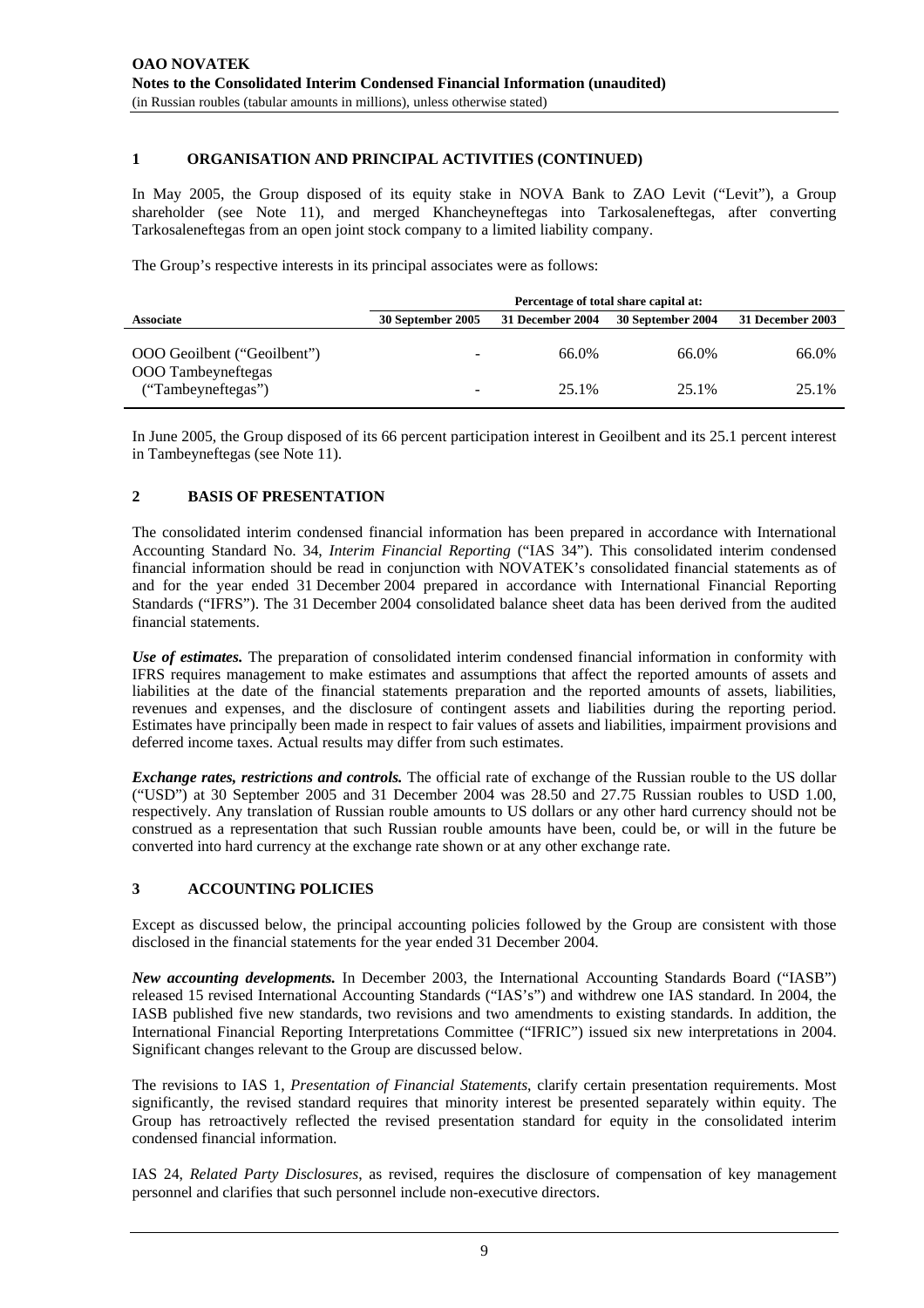# **3 ACCOUNTING POLICIES (CONTINUED)**

Other revised and amended standards effective on 1 January 2005 are as follows: IAS 2, *Inventories*; IAS 8, *Accounting Policies, Changes in Accounting Estimates and Errors*; IAS 10, *Events after the Balance Sheet Date*; IAS 16, *Property, Plant and Equipment*; IAS 17, *Leases*; IAS 19, *Employee Benefits*; IAS 21, *The Effects of Changes in Foreign Exchange Rates*; IAS 27, *Consolidated and Separate Financial Statements*; IAS 28, *Investments in Associates*; IAS 31, *Investments in Joint Ventures*; *IAS* 32, *Financial Instruments: Disclosure and Presentation*; IAS 33, *Earnings per Share*; IAS 36, *Impairment of Assets* (also effective for business combinations occurring on or after 31 March 2005); IAS 38, *Intangible Assets* (also effective for business combinations occurring on or after 31 March 2005); and IAS 39, *Financial Instruments: Recognition and Measurement*. The adoption of these revised and amended standards has not had a material effect on the Group's financial position, statements of income or of cash flows.

Other new standards and interpretations early adopted by the Group on 1 January 2005 are as follows: IAS 19 (amended), *Employee Benefits,* IFRS 4, *Insurance Contracts*; IFRIC 3, *Emission Rights*; IFRIC 4, *Determining whether an Arrangement contains a Lease*; IFRIC 5, *Rights to Interests arising from Decommissioning, Restoration and Environmental Rehabilitation Funds* and IFRIC Amendment to SIC-12. The adoption of these standards did not have a material impact on the Group's financial position, statements of income or of cash flows.

In 2005, the IASB published IFRS 7 *Financial Instruments: Disclosures* and a complementary Amendment to IAS 1 Presentation of Financial Statements – *Capital Disclosures.* The IFRS introduces new requirements to improve the information on financial instruments that is given in entities' financial statements. It replaces IAS 30 *Disclosures in the Financial Statements of Banks and Similar Financial Institutions* and some of the requirements in IAS 32 *Financial Instruments: Disclosure and Presentation*. The Amendment to IAS 1 introduces requirements for disclosures about shareholders' equity. In addition, IFRIC published IFRIC 6, *Liabilities Arising from Participating in a Specific Market* – *Waste Electrical and Electronic Equipment*, giving guidance on the accounting for liabilities for waste management costs and withdrew IFRIC 3 *Emission Rights.*  IFRS 7 and IFRIC 6 are applicable for annual periods beginning on or after 1 January 2007 and 1 December 2005, respectively. Management is currently assessing the date and effect of the adoption of these standards and interpretation on the Group.

Accounting policies significant to the Group that were adopted or modified on 1 January 2005 are discussed below.

*Share based payments.* The Group accounts for share-based payments in accordance with IFRS 2, *Share-based Payment* ("IFRS 2"). The fair value of the employee services received in exchange for the grant of the equity instruments is recognised as an expense. The total amount to be expensed over the vesting period is determined by reference to the fair value of the instruments granted. The proceeds received net of any directly attributable transaction costs are credited to share capital (nominal value) and share premium when the options are exercised. For transactions with parties other than employees, the Group accounts for the transaction based upon the fair value of goods or services provided, unless the fair values are not reliably estimable. The adoption of IFRS 2 did not have a material effect on the Group as the Group had no outstanding share-based awards at 1 January 2005.

For share-based payments made to employees by shareholders, an increase to additional paid in capital is recorded equal to the associated compensation expense each period.

*Business combinations.* The Group accounts for business combinations in accordance with the provisions of IFRS 3, *Business Combinations* ("IFRS 3"). IFRS 3 applies to accounting for business combinations where the agreement date is on or after 31 March 2004. Upon acquisition, the Group initially measures both its share and the share of any minority shareholders in the acquiree's identifiable assets, liabilities and contingent liabilities at their fair values as at the acquisition date. For business combinations where the agreement date is on or after 31 March 2004, goodwill is not amortized but rather tested for impairment annually at the cash generating unit level unless an event occurs during the year which requires the goodwill to be tested more frequently. Intangibles with indefinite useful lives acquired in those business combinations are not amortized and are tested annually for impairment to ensure the carrying value does not exceed the recoverable amount regardless of whether an indicator of impairment is present.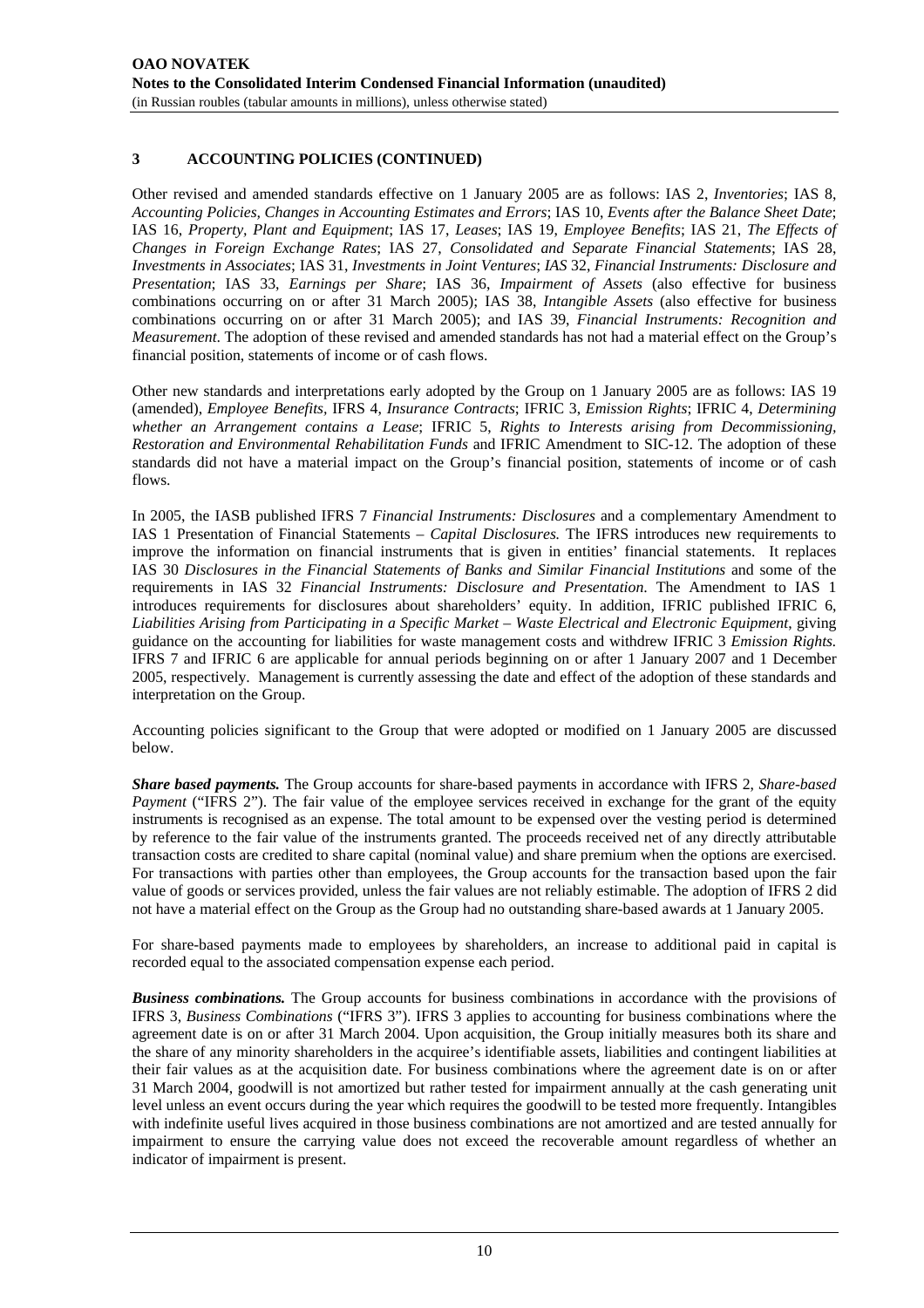# **3 ACCOUNTING POLICIES (CONTINUED)**

The Group applied the transitional rules of IFRS 3 in respect of goodwill and negative goodwill arising from business combinations for which the agreement date was before 31 March 2004. Consequently, beginning 1 January 2005, previously recognized goodwill is no longer amortized and is tested for impairment in accordance with IAS 36, *Impairment of Assets*, and, on 1 January 2005, previously recognized negative goodwill of RR 762 million was derecognized with a corresponding adjustment to the opening balance of retained earnings.

*Non-current assets held for sale and discontinued operations.* The Group accounts for non-current assets held for sale and discontinued operations in accordance with IFRS 5, *Non-current Assets Held for Sale and Discontinued Operations.* IFRS 5 replaced IAS 35, *Discontinuing Operations*. Assets or disposal groups that are classified as held for sale are presented separately on the balance sheet and are carried at the lower of the carrying amount or fair value less costs to sell. Additionally, the results of discontinued operations are shown separately on the face of statement of income. The adoption of IFRS 5 did not have a material effect on the Group.

On 1 January 2005, the Group early adopted IFRS 6, *Exploration for and Evaluation of Mineral Resources.* This standard provides guidance on accounting for costs incurred in the exploration for and evaluation of mineral resources. Adoption of the standard did not have a material effect on the Group and did not require changes of the Group's accounting policies.

# **4 OIL AND GAS SALES**

|                               | Three months ended<br>30 September: |       | Nine months ended<br>30 September: |        |
|-------------------------------|-------------------------------------|-------|------------------------------------|--------|
|                               | 2005                                | 2004  | 2005                               | 2004   |
| Gas sales                     | 5,481                               | 2,583 | 16,873                             | 9,173  |
| Crude oil sales               | 494                                 | 1,820 | 3,886                              | 4,895  |
| Stable gas condensate sales   | 2,629                               |       | 3,203                              |        |
| Oil products sales            | 664                                 | 413   | 2.918                              | 1,095  |
| Liquefied petroleum gas sales | 601                                 |       | 758                                |        |
| Total oil and gas sales       | 9,869                               | 4,816 | 27,638                             | 15,163 |

Stable gas condensate and liquefied petroleum gas sales comprise the output from the Group's Purovsky Gas Condensate Plant, which commenced operations in June 2005.

# **5 TRANSPORTATION EXPENSES**

|                                                                                   | Three months ended<br>30 September: |            | Nine months ended<br>30 September: |       |
|-----------------------------------------------------------------------------------|-------------------------------------|------------|------------------------------------|-------|
|                                                                                   | 2005                                | 2004       | 2005                               | 2004  |
| Gas transportation to customers<br>Crude oil transportation to customers          | 1,177<br>30                         | 594<br>172 | 3,562<br>339                       | 1,888 |
| Oil products, stable gas condensate and<br>liquefied petroleum gas transported by |                                     |            |                                    | 530   |
| railroad                                                                          | 479<br>65                           | 19         | 757<br>231                         | 69    |
| Insurance expense                                                                 |                                     | 51         |                                    | 222   |
| Other internal transportation costs                                               | 125                                 | 51         | 302                                | 156   |
| <b>Total transportation expenses</b>                                              | 1,876                               | 887        | 5,191                              | 2,865 |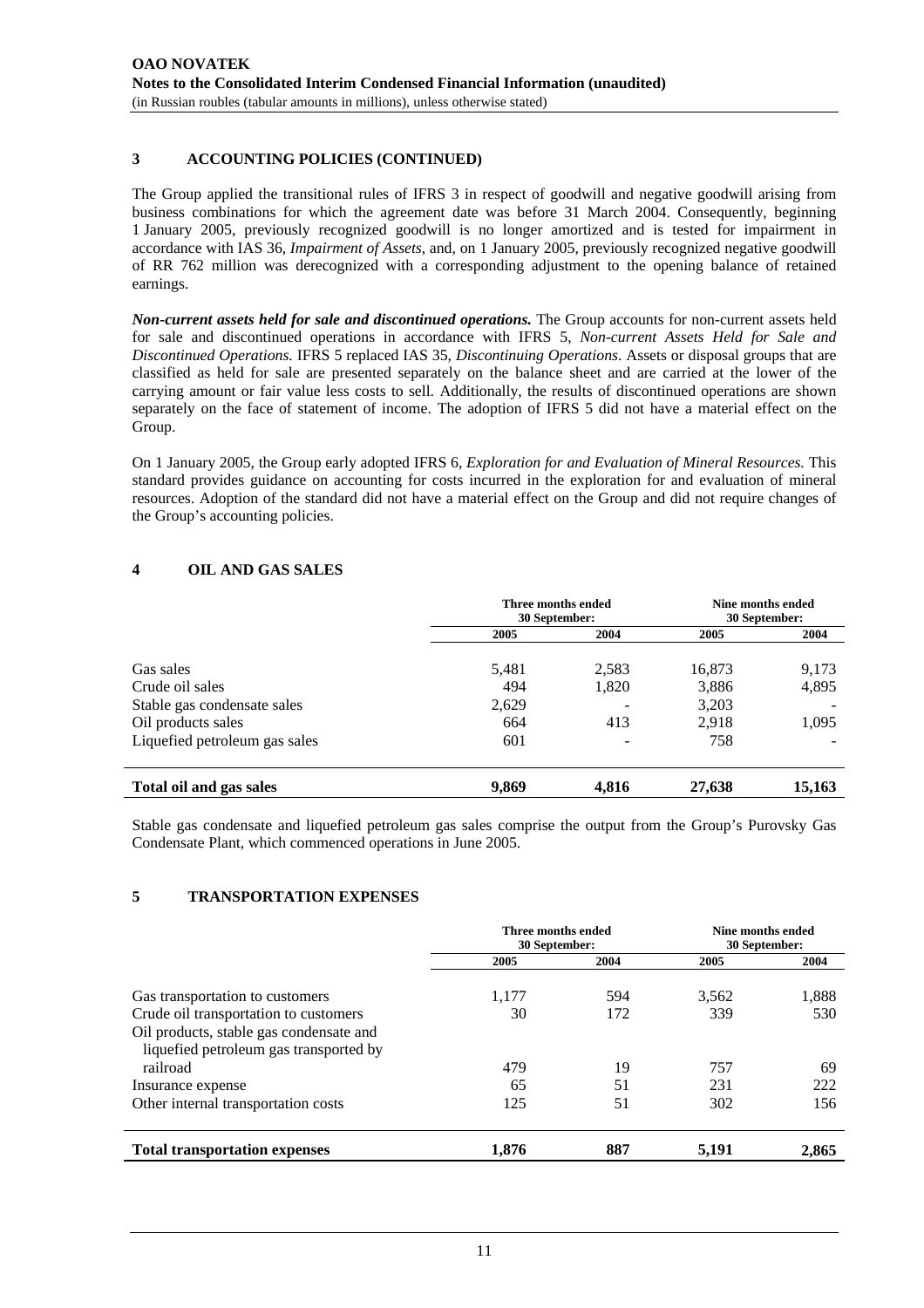# **6 PROPERTY, PLANT AND EQUIPMENT**

|                                                      | <b>Operating</b><br>assets | <b>Assets under</b><br>construction | <b>Total</b> |
|------------------------------------------------------|----------------------------|-------------------------------------|--------------|
| Cost                                                 | 54,765                     | 8,596                               | 63,361       |
| Accumulated depreciation, depletion and amortization | (912)                      |                                     | (912)        |
| Net book value at 31 December 2004                   | 53,853                     | 8,596                               | 62,449       |
| <b>Additions</b>                                     | 794                        | 3,528                               | 4,322        |
| <b>Transfers</b>                                     | 7,918                      | (7.918)                             |              |
| Disposals and impairments, net                       | (64)                       | (17)                                | (81)         |
| Depreciation, depletion and amortization             | (2,607)                    |                                     | (2,607)      |
| Cost                                                 | 63,402                     | 4,189                               | 67,591       |
| Accumulated depreciation, depletion and amortization | (3,508)                    |                                     | (3,508)      |
| Net book value at 30 September 2005                  | 59,894                     | 4,189                               | 64,083       |

Included in additions to property, plant and equipment for the nine months ended 30 September 2005 and 2004 is capitalized interest of RR 538 million and RR 393 million, respectively.

The transfers to operating assets primarily represent the capitalized costs associated with the Purovsky Gas Condensate Plant, which commenced operations in June 2005.

# **7 SHORT-TERM DEBT AND CURRENT PORTION OF LONG-TERM DEBT**

|                                                                                                                          | 30 September 2005 | 31 December 2004      |
|--------------------------------------------------------------------------------------------------------------------------|-------------------|-----------------------|
| Russian rouble denominated loans<br>US dollar denominated loans<br>Loans from related parties<br>Promissory notes issued | 120<br>1,358      | 3,680<br>425<br>1,275 |
| <b>Total</b><br>Add: current portion of long-term debt                                                                   | 1,478<br>8,646    | 5,380<br>5,388        |
| Total short-term debt and current portion of long-term debt                                                              | 10.124            | 10,768                |

*Russian rouble denominated loans.* Short-term Russian rouble denominated loans had a weighted average interest rate of 12 percent and 10.5 percent (interest ranging from 8.8 to 12 percent) at 30 September 2005 and 31 December 2004, respectively. During the nine months ended 30 September 2005, the Group repaid loans to Sberbank in the amount of RR 2,650 million.

*US dollar denominated loans.* Short-term US dollar denominated loans had a weighted average interest rate of 7.2 percent (interest ranging from 7.1 to 7.3 percent) at 30 September 2005.

In February 2005, the Group borrowed RR 196 million (USD 7 million) from International Moscow Bank. The loan bears interest of LIBOR plus 4.25 percent, which was decreased in August 2005 to LIBOR plus 3.5 percent, and is repayable in January 2006. In June 2005, the Group borrowed an additional RR 572 million (USD 20 million) with an annual interest rate of LIBOR plus 3.5 percent, and is repayable in June 2006.

In May 2005, the Group borrowed RR 253 million (USD 9 million) from ZAO Standard Bank. The loan bears interest of LIBOR plus 3.25 percent, and is repayable in May 2006.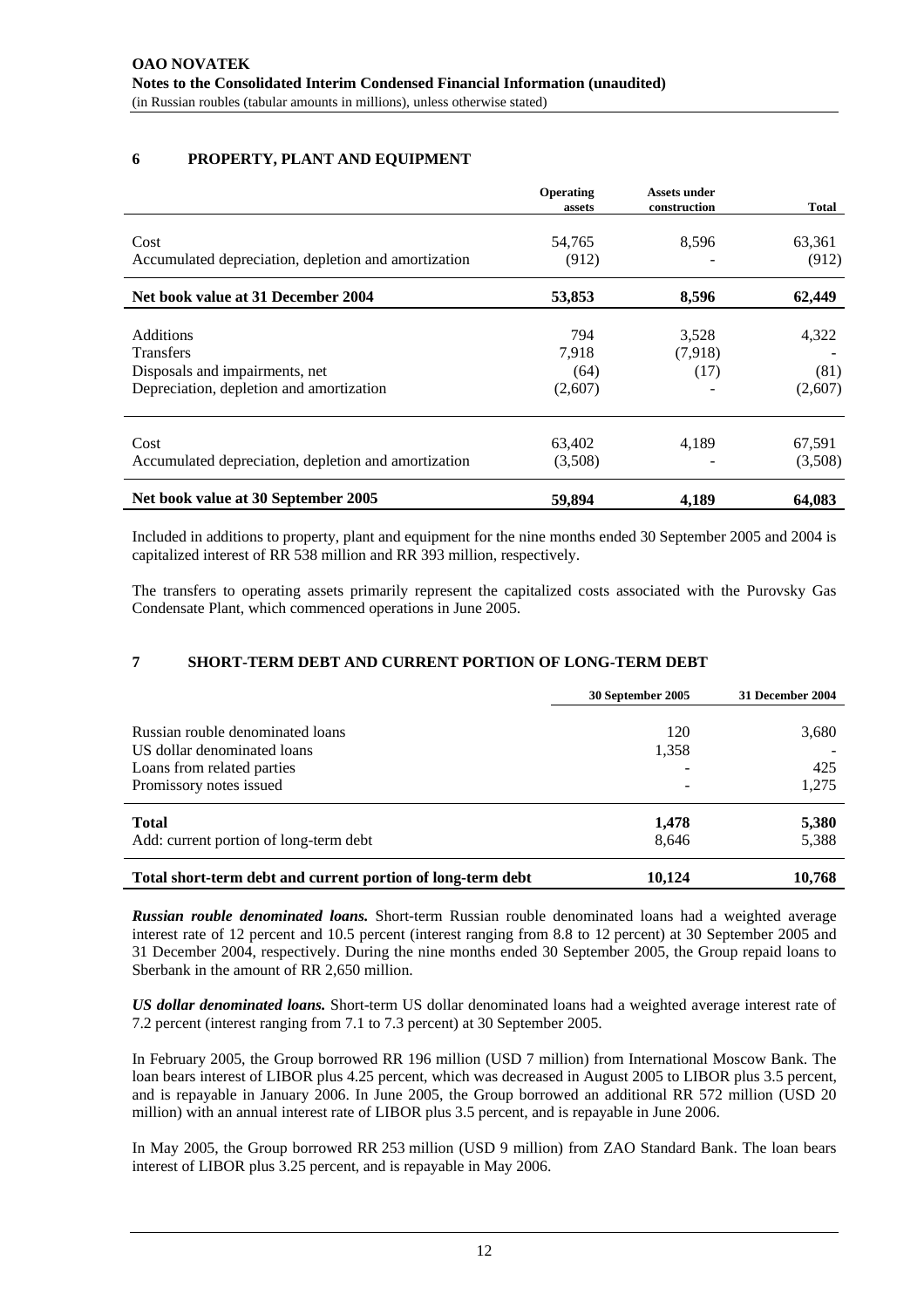## **7 SHORT-TERM DEBT AND CURRENT PORTION OF LONG-TERM DEBT (CONTINUED)**

During the nine months ended 30 September 2005, the Group borrowed two loans totalling RR 699 million (USD 25 million) from BNP Paribas of which RR 376 million (USD 13.3 million) was repaid. The loans bear interest of LIBOR plus 3.5 percent, and are repayable between February and May 2006.

*Loans from related parties.* At 31 December 2004, loans from related parties included a US dollar denominated loan from the Yamal Regional Fund of Development, at that time a Group shareholder, in the amount of RR 425 million (USD 15.3 million). The loan bore interest of 10 percent per annum and was fully repaid in February 2005.

*Promissory notes.* At 31 December 2004, promissory notes consisted of Tarkosaleneftegas promissory notes which were denominated in Russian roubles and repayable within one year of the issuance. During the nine months ended 30 September 2005, the outstanding promissory notes were fully repaid.

#### **8 LONG -TERM DEBT**

|                                         | 30 September 2005 | 31 December 2004 |
|-----------------------------------------|-------------------|------------------|
| US dollar denominated loans             |                   |                  |
|                                         | 8.944             | 11,586           |
| Russian rouble denominated bonds        | 1,000             | 1,000            |
| Euro denominated loans                  | 130               |                  |
| Loans from related parties              |                   | 1,497            |
| Russian rouble denominated loans        |                   | 4,537            |
| <b>Total</b>                            | 10,074            | 18,620           |
| Less: current portion of long-term debt | (8,646)           | (5,388)          |
| <b>Total long-term debt</b>             | 1,428             | 13,232           |

At 30 September 2005 and 31 December 2004, long-term debt by facility comprised the following:

|                                         | 30 September 2005 | 31 December 2004 |
|-----------------------------------------|-------------------|------------------|
|                                         |                   |                  |
| C.R.R.B.V.                              | 8,550             | 8,324            |
| Vneshtorgbank                           |                   | 2,775            |
| <b>Sherbank</b>                         |                   | 3,354            |
| Yamal Regional Fund of Development      |                   | 1,126            |
| Finance Department of YNAO              |                   | 1,130            |
| Russian rouble denominated bonds        | 1,000             | 1,000            |
| Other Russian rouble denominated loans  |                   | 424              |
| Other                                   | 524               | 487              |
| <b>Total</b>                            | 10,074            | 18,620           |
| Less: current portion of long-term debt | (8,646)           | (5,388)          |
| <b>Total long-term debt</b>             | 1,428             | 13,232           |

*C.R.R. B.V.* In October 2005, the Group repaid RR 2,856 million (USD 100 million) of the US dollar denominated loan from ING Bank N.V. backed by unsecured, 18-month credit-linked notes, issued and assigned to C.R.R. B.V. in April 2004.

*Vneshtorgbank.* In August 2005, the Group fully repaid the US dollar denominated loan from Vneshtorgbank ahead of its maturity schedule and the Group's 26 percent participation interest in Tarkosaleneftegas was released from an associated pledge.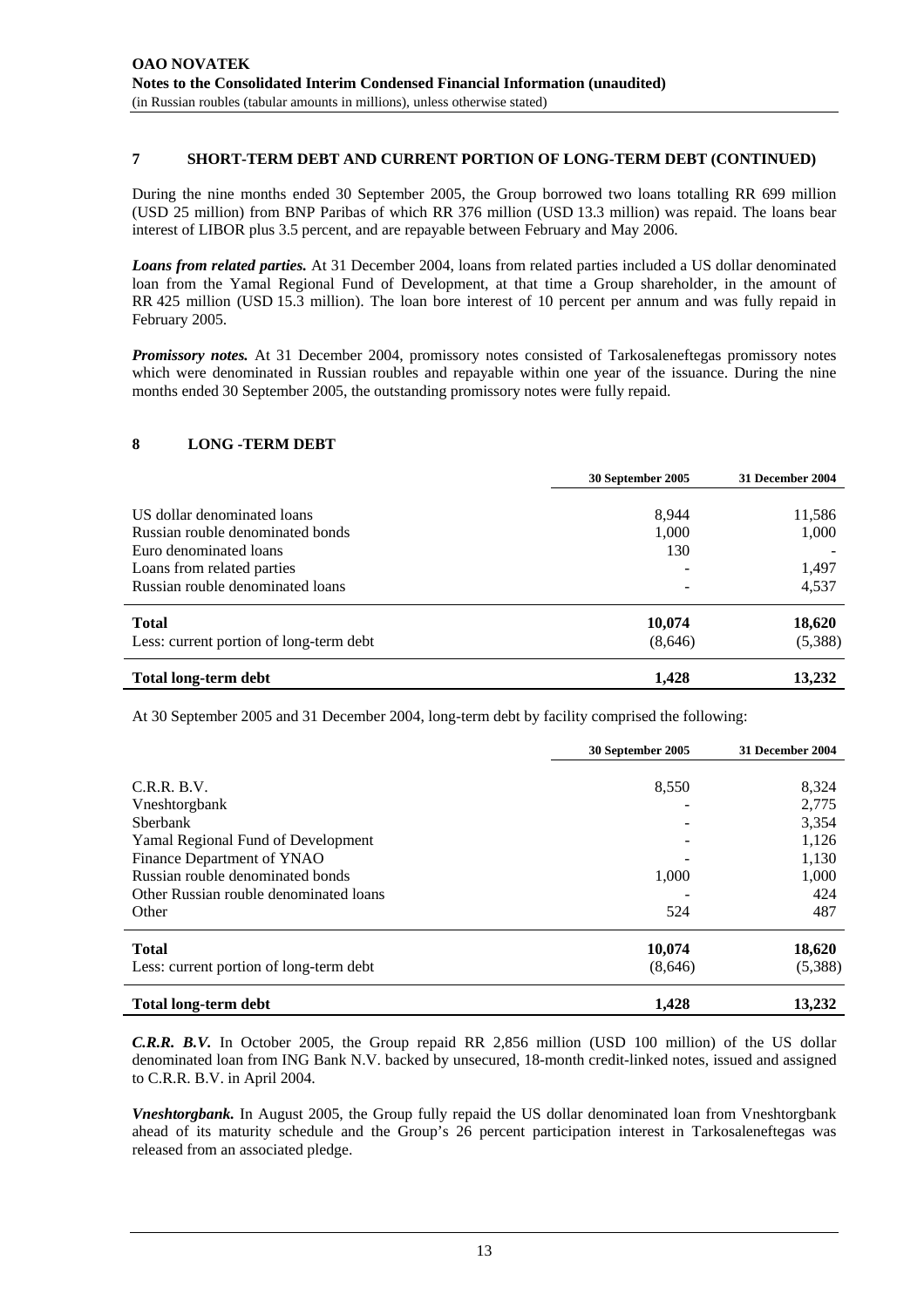## **8 LONG -TERM DEBT (CONTINUED)**

*Sberbank.* During the nine months ended 30 September 2005, the Group obtained additional loans for RR 547 million. As of 30 September 2005, all loans from Sberbank had been fully repaid ahead of their respective maturity schedule. Of the RR 3,901 million repaid, RR 600 million was repaid ahead of schedule and the Group's 2.5 percent share in Tarkosaleneftegas has been released from an associated pledge.

*Yamal Regional Fund of Development.* In February 2005, the Group received an additional five-year loan in the amount of one billion roubles with a stated interest rate of 10 percent. The proceeds from the loan were used for the construction of the Purovsky Gas Condensate Plant. In June 2005, the loan was fully repaid ahead of its maturity schedule.

In March 2005, the Group repaid RR 1,053 million of the loan outstanding at 31 December 2004, and the Group's 31 percent participation interest in Yurkharovneftegas was released from an associated pledge.

In April 2005, the Group received an additional five-year loan in the amount of RR 500 million with a stated interest rate of 10 percent. In June 2005, the loan was fully repaid ahead of its maturity schedule.

In June 2005, the Group repaid a loan in the amount of RR 155 million outstanding as at 31 December 2004.

*Finance Department of YNAO.* In August 2005, the Group fully repaid the Russian rouble denominated loan from the Finance Department of YNAO ahead of its maturity schedule and the Group's 4.7 percent participation interest in Tarkosaleneftegas was released from an associated pledge.

*Other Russian rouble denominated loans.* In January 2005, the outstanding loans in the amount of RR 371 million from Pur-Land, a related party, were fully repaid.

Scheduled maturities of long-term debt at 30 September 2005 were as follows:

| Twelve months ended 30 September: |       |
|-----------------------------------|-------|
| 2007                              | 1,161 |
| 2008                              | 128   |
| 2009                              | 107   |
| 2010                              | 32    |
| <b>Total long-term debt</b>       | 1.428 |

## **9 TAXES**

The Group is subject to a number of taxes other than on income, which are detailed as follows:

|                                                              | Three months ended<br>30 September: |      | Nine months ended<br>30 September: |       |
|--------------------------------------------------------------|-------------------------------------|------|------------------------------------|-------|
|                                                              | 2005                                | 2004 | 2005                               | 2004  |
| Unified natural resources production tax                     | 1,080                               | 287  | 3,284                              | 900   |
| Property tax                                                 | 70                                  | 21   | 225                                | 63    |
| Excise tax                                                   | 20                                  | 24   | 102                                | 59    |
| Other taxes                                                  | 46                                  | 41   | 80                                 | 39    |
| Subtotal<br>Less: reversal of provision for additional taxes | 1,216                               | 373  | 3,691<br>(427)                     | 1,061 |
| Total taxes other than income tax                            | 1,216                               | 373  | 3.264                              | 1,061 |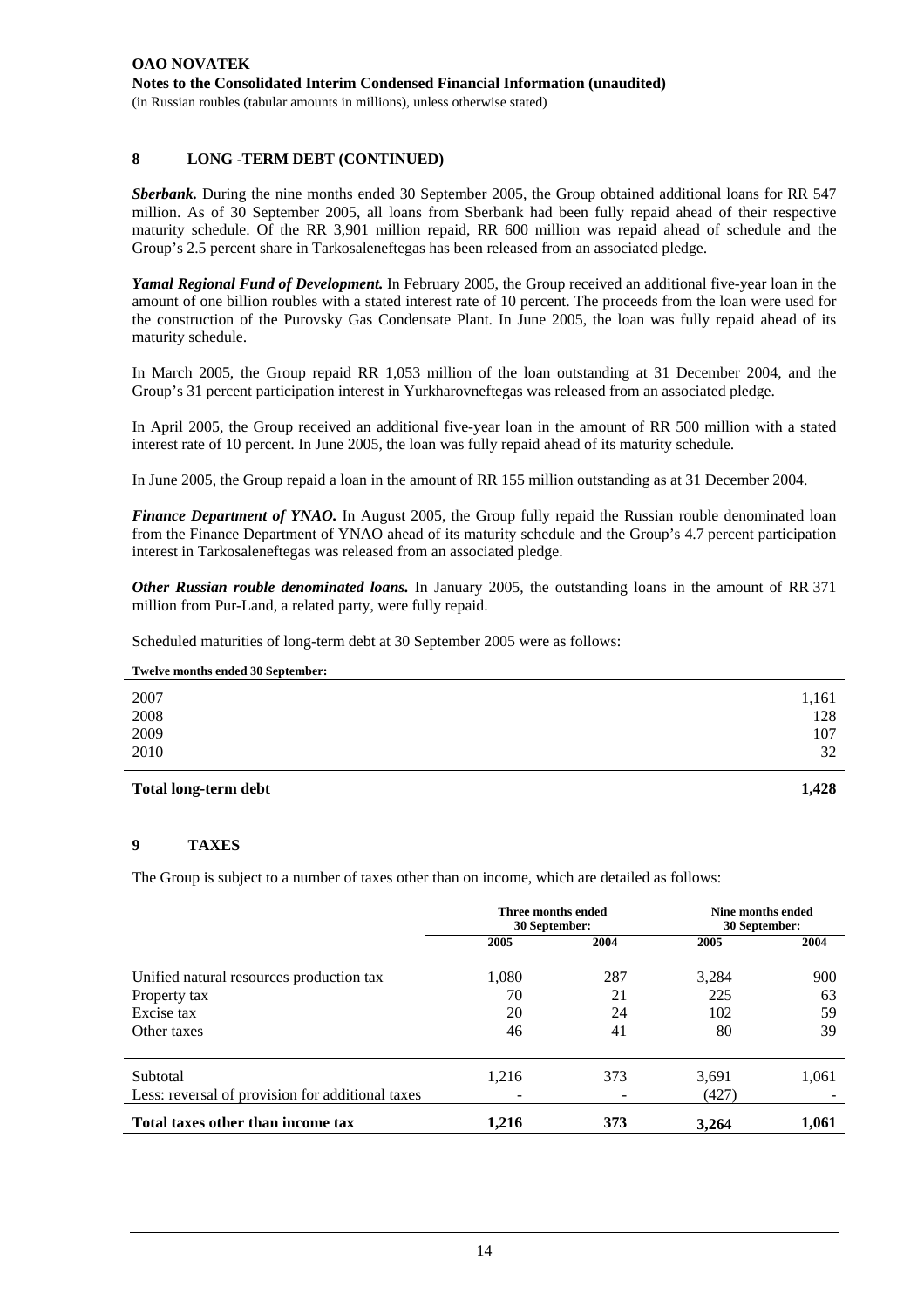# **9 TAXES (CONTINUED)**

*Unified natural resources production tax.* Taxes other than income tax for the three and nine months ended 30 September 2005 included RR 2,107 million and RR 720 million, respectively, of unified natural resources production tax attributable to the Group's subsidiaries Tarkosaleneftegas and Khancheyneftegas which were acquired in December 2004.

*Effective income tax rate.* The Group's statutory income tax rate in 2005 and 2004 is 24 percent. For the nine months ended 30 September 2005 and 2004, the Group's effective income tax rate was 25.8 percent and 29.4 percent, respectively. For the three months ended 30 September 2005 and 2004, the Group's effective income tax rate was 27.7 percent and 24.6 percent, respectively.

*Reversal of provision for additional taxes.* During 2004, the Russian tax authorities' position on calculating the tax basis for unified natural resources production tax on gas condensate differed from how the Group calculated the tax. As a result, through 31 March 2005, the Group recorded provisions for additional taxes in excess of its declarations submitted to the tax authorities. In July 2005, a revised methodology on calculating the unified natural resources production tax on gas condensate was enacted. The revision supported the Group's methodology and is effective 1 January 2004. Accordingly, the Group reversed its previously recorded provisions of RR 427 million as of 1 April 2005.

# **10 RELATED PARTY TRANSACTIONS**

During 2004, the Group had significant activities with companies related to its shareholders in connection with purchases and sales of crude oil, natural gas, gas condensate, construction and other related services, and purchases and sales of equity securities. The Group's reported results of operations, financial position and cash flows would have been different had such transactions been carried out amongst unrelated parties. Related parties may enter into transactions which unrelated parties might not, and transactions between related parties may not be affected on the same terms, conditions and amounts as transactions between unrelated parties.

Subsequent to the acquisition of Tarkosaleneftegas and Khancheyneftegas in December 2004 (see Note 1), the acquired subsidiaries' activities were consolidated into the Group's financial position and results of operations. Accordingly, all purchases from, sales to and balances with the acquired subsidiaries have been eliminated in the Group's consolidated balance sheets at 30 September 2005 and 31 December 2004, and in the Group's consolidated statement of income for the three and nine months ended 30 September 2005. Such activities are presented on a gross basis in the Group's consolidated statement of income for the three and nine months ended 30 September 2004.

|                                            | Three months ended 30 September: |                 |                     |                 |
|--------------------------------------------|----------------------------------|-----------------|---------------------|-----------------|
|                                            | 2005                             |                 | 2004                |                 |
|                                            | Sales volumes                    | Russian roubles | Sales volumes       | Russian roubles |
| Name of related party                      | (thousands of tons)              | (millions)      | (thousands of tons) | (millions)      |
|                                            |                                  |                 |                     |                 |
| Sales to Kerden Trading Limited            | 22                               | 157             | 74                  | 403             |
| Sales to TNG Energy                        |                                  |                 | 28                  | 169             |
| Purchases from Tarkosaleneftegas           |                                  |                 | 93                  | 149             |
| Purchases from Khancheyneftegas            |                                  |                 | 143                 | 229             |
| Purchases from Geoilbent (until June 2005) |                                  |                 | 63                  | 155             |

#### *Purchases and sales of crude oil:*

|                                            | Nine months ended 30 September: |                 |                     |                 |
|--------------------------------------------|---------------------------------|-----------------|---------------------|-----------------|
|                                            | 2005                            |                 | 2004                |                 |
|                                            | Sales volumes                   | Russian roubles | Sales volumes       | Russian roubles |
| Name of related party                      | (thousands of tons)             | (millions)      | (thousands of tons) | (millions)      |
|                                            |                                 |                 |                     |                 |
| Sales to Kerden Trading Limited            | 97                              | 616             | 311                 | 1,521           |
| Sales to TNG Energy                        | 86                              | 492             | 28                  | 169             |
| Purchases from Tarkosaleneftegas           |                                 |                 | 256                 | 410             |
| Purchases from Khancheyneftegas            |                                 |                 | 375                 | 599             |
| Purchases from Geoilbent (until June 2005) | 219                             | 562             | 253                 | 661             |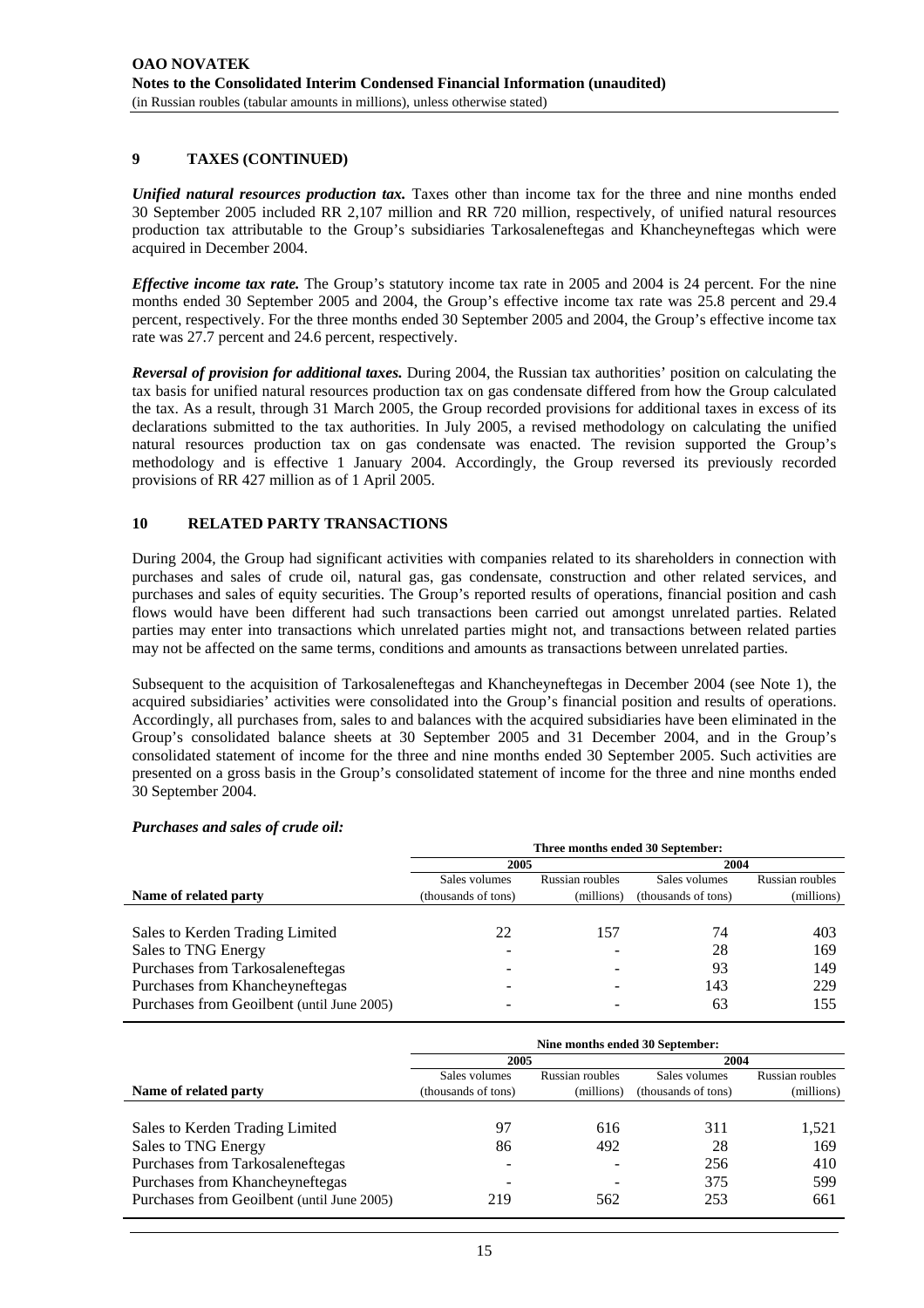## **10 RELATED PARTY TRANSACTIONS (CONTINUED)**

#### *Sales of stable gas condensate:*

During the three and nine months ended 30 September 2005, the Group sold 307 thousand tons for RR 2,619 million and 394 thousand tons for RR 3,190 million to Kerden Trading Limited, respectively.

#### *Purchases of natural gas:*

|                                  | Three months ended 30 September: |                 |                      |                 |
|----------------------------------|----------------------------------|-----------------|----------------------|-----------------|
|                                  | 2005                             |                 | 2004                 |                 |
|                                  | Sales volumes                    | Russian roubles | Sales volumes        | Russian roubles |
| Name of related party            | (millions of $m^3$ )             | (millions)      | (millions of $m^3$ ) | (millions)      |
|                                  |                                  |                 |                      |                 |
| Purchases from Tarkosaleneftegas |                                  |                 | 774                  | 243             |
| Purchases from Khancheyneftegas  |                                  |                 | 606                  | 253             |

|                                  |                      | Nine months ended 30 September: |                      |                 |
|----------------------------------|----------------------|---------------------------------|----------------------|-----------------|
|                                  | 2005                 |                                 | 2004                 |                 |
|                                  | Sales volumes        | Russian roubles                 | Sales volumes        | Russian roubles |
| Name of related party            | (millions of $m^3$ ) | (millions)                      | (millions of $m^3$ ) | (millions)      |
| Purchases from Tarkosaleneftegas |                      |                                 | 4,300                | 1,298           |
| Purchases from Khancheyneftegas  |                      |                                 | 1,659                | 692             |

#### *Balances with related parties:*

|                                             | 30 September 2005 | 31 December 2004 |
|---------------------------------------------|-------------------|------------------|
|                                             |                   |                  |
| Prepayments and advances (for construction) | 94                | 235              |
| Other non-current assets                    | 60                | 70               |
| Long-term loans receivable                  | 165               | 7,694            |
| Prepayments and advances                    | 16                | 30               |
| Trade and other receivables                 | 1,003             | 606              |
| Interest receivable                         | 22                | 42               |
| Short-term loans receivable                 | 92                | 251              |
| Cash and cash equivalents                   | 248               |                  |
| Long-term debt                              |                   | 1,497            |
| Short-term debt                             |                   | 425              |
| Trade and other payables                    | 178               | 147              |

*Long-term loans receivable.* At 31 December 2004, long-term loans receivable included a US dollar denominated loan to Levit, a Group shareholder, in the amount of USD 270 million (RR 7,492 million). The loan was unsecured, bore interest of 10 percent and was fully repaid in July 2005 ahead of its maturity schedule, including interest accrued during the nine months ended 30 September in the amount of RR 434 million.

#### *Other transactions with related parties:*

|                                     | Three months ended<br>30 September: |                          | Nine months ended<br>30 September: |      |
|-------------------------------------|-------------------------------------|--------------------------|------------------------------------|------|
|                                     | 2005                                | 2004                     | 2005                               | 2004 |
| Sales of inventory and oil products | 99                                  | 3                        | 117                                | 142  |
| Interest expense                    |                                     | 26                       | 64                                 | 61   |
| Interest income                     | 68                                  | 102                      | 460                                | 288  |
| Construction services sales         |                                     | $\overline{\phantom{a}}$ |                                    | 209  |
| Purchases of construction services  | 154                                 | -                        | 530                                | 218  |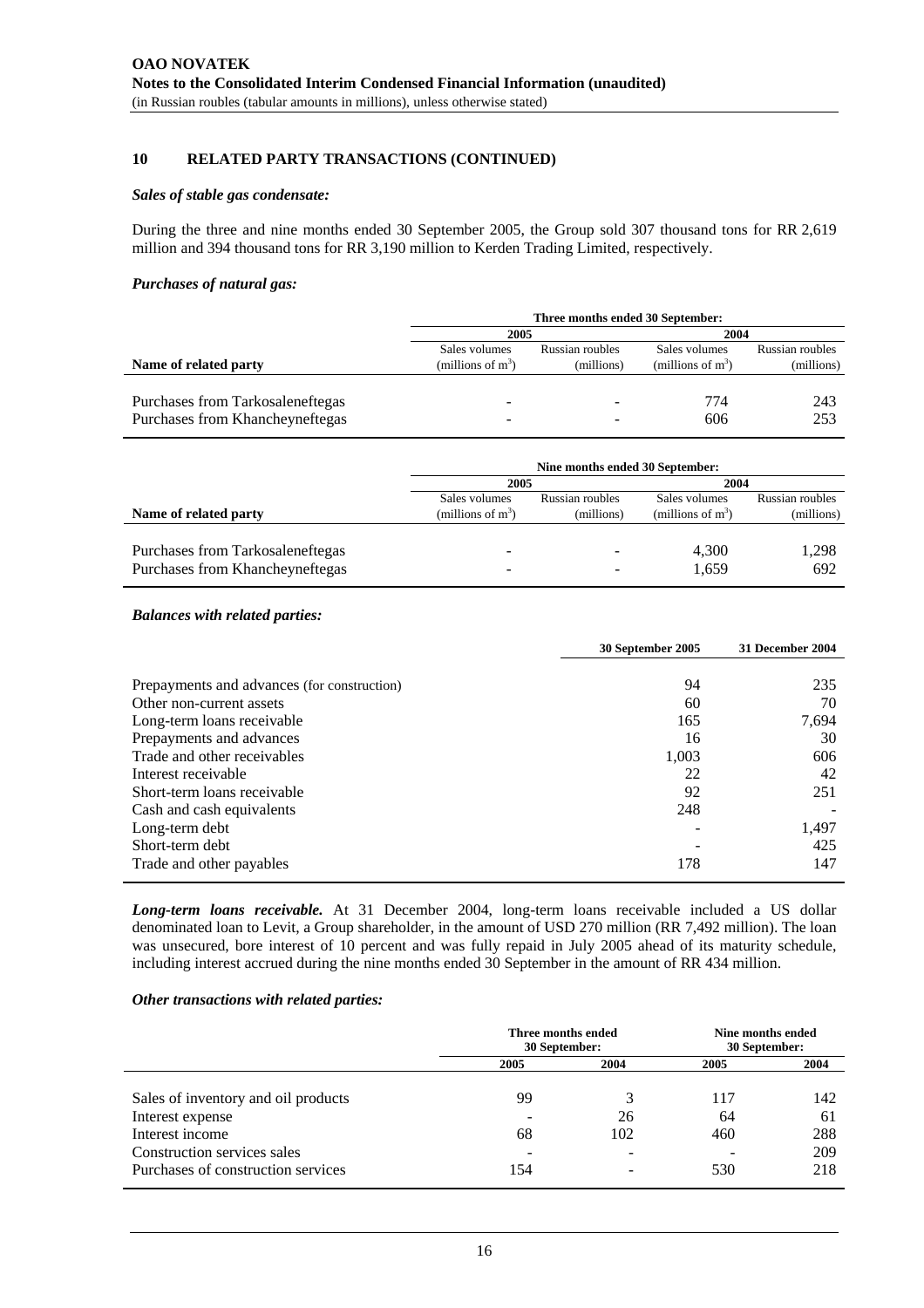## **11 DISPOSALS**

In May 2005, the Group disposed of its equity stake in NOVA Bank to Levit, a Group shareholder, for RR 156 million, recognizing a gain on the sale of RR 12 million, net of associated income tax of RR 8 million. The disposal of NOVA Bank did not have a material effect on the Group's financial position and results of operations. NOVA Bank's financial position and results of operations were included within "Other" in the Group's segment information.

In June 2005, the Group sold its 66 percent participation interest in Geoilbent to OAO LUKOIL and its subsidiary for RR 5,108 million, recognizing a gain on sale of RR 2,234 million, net of associated income tax of RR 793 million. The Group included its investment in Geoilbent within "Exploration and production" in the Group's segment information.

In June 2005, the Group sold its 34 percent interest in Selkupneftegas to OAO NK Rosneft for RR 573 million, recognizing a gain on sale of RR 436 million, net of associated income tax of RR 137 million. As the Group's carrying value for its investment in Selkupneftegas was nil, the full amount of the sales proceeds was recognised as a gain.

In June 2005, the Group disposed of its 25.1 percent interest in Tambeyneftegas to OOO Gazprombank-Invest for RR 120 million, recognizing a gain on sales of RR 4 million, net of associated income tax of RR 7 million. The Group included its investment in Tambeyneftegas within "Exploration and production" in the Group's segment information.

## **12 SEGMENT INFORMATION**

The Group operates principally in the oil and gas industry in the Russian Federation. The Group evaluates performance and makes investment and strategic decisions based upon a review of profitability for the Group as a whole. However, the Group's activities are considered by management to comprise one geographic segment and, for the period to September 2005 (see Note 1), the following business segments:

- Exploration and production exploration, production, processing, marketing and transportation of oil and gas;
- Oil and gas construction services drilling and construction of oil and gas infrastructure and facilities (discontinued from 30 June 2004 – see Note 1);
- Corporate and other other activities, including head office services, banking and telecommunications (in May 2005, the Group sold its interest in its banking subsidiary – see Note 1).

Segment information for the three months ended 30 September 2005 was as follows:

|                                    | <b>Exploration</b><br>and production | <b>Other</b>             | <b>Total</b> |
|------------------------------------|--------------------------------------|--------------------------|--------------|
|                                    |                                      |                          |              |
| <b>Segment revenues</b>            |                                      |                          |              |
| External revenues and other income | 9,854                                | 388                      | 10,242       |
| Inter-segment sales                | Q                                    | $\overline{\phantom{0}}$ |              |
| <b>Total segment revenues</b>      | 9,863                                | 388                      | 10,251       |
| <b>Segment result</b>              | 4.544                                | 91                       | 4,635        |

Segment information for the nine months ended 30 September 2005 was as follows:

|                                    | <b>Exploration</b><br>and production | Other | <b>Total</b> |
|------------------------------------|--------------------------------------|-------|--------------|
| <b>Segment revenues</b>            |                                      |       |              |
| External revenues and other income | 27,634                               | 975   | 28,609       |
| Inter-segment sales                | 13                                   |       |              |
| <b>Total segment revenues</b>      | 27,647                               | 975   | 28,622       |
| <b>Segment result</b>              | 12,424                               | 248   | 12,672       |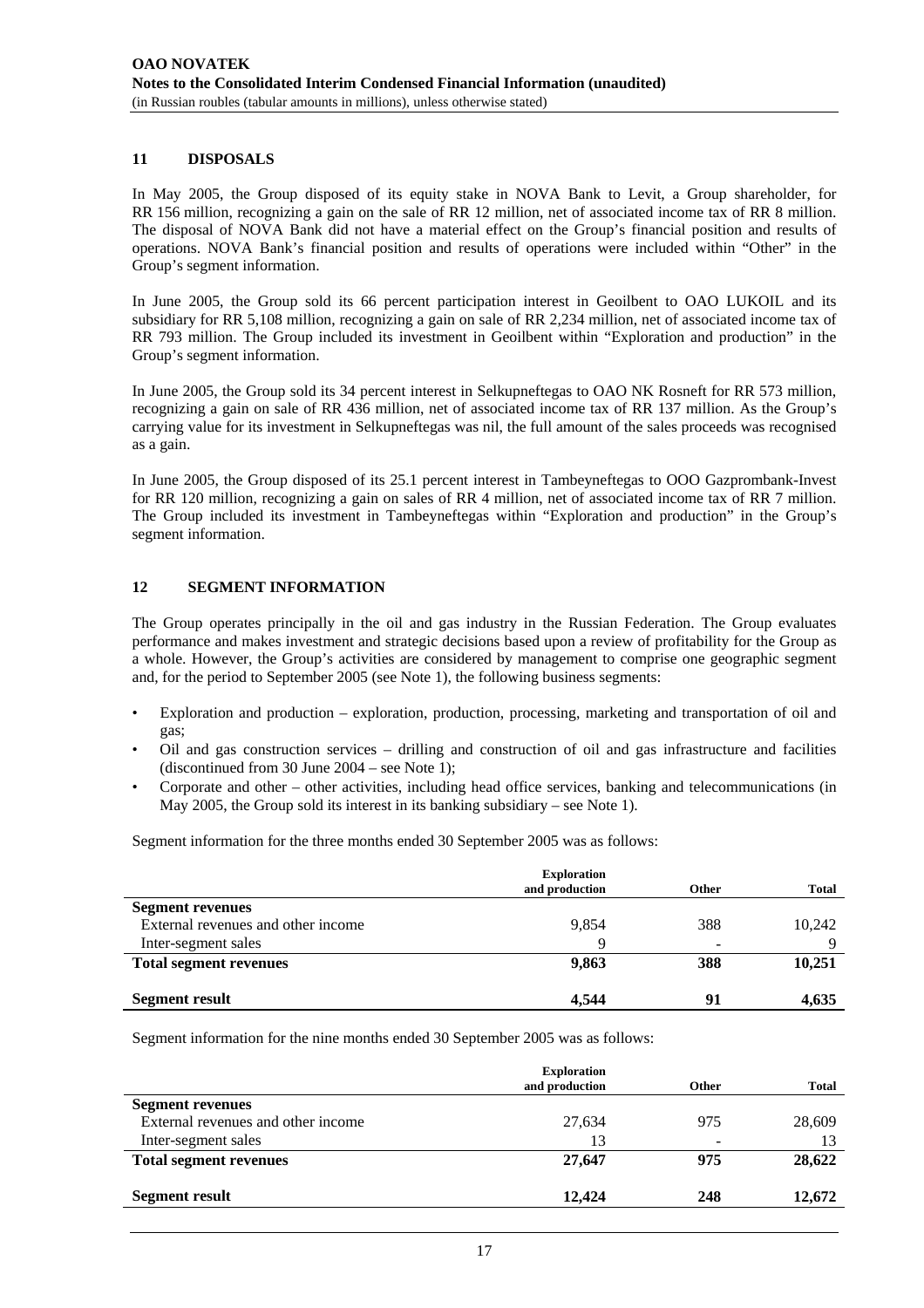# **12 SEGMENT INFORMATION (CONTINUED)**

Segment information for the three months ended 30 September 2004 was as follows:

|                                    | Oil and gas<br>construction services | <b>Exploration</b><br>and production | <b>Other</b> | <b>Total</b> |
|------------------------------------|--------------------------------------|--------------------------------------|--------------|--------------|
| <b>Segment revenues</b>            |                                      |                                      |              |              |
| External revenues and other income |                                      | 4.875                                | 214          | 5,089        |
| Inter-segment sales                | $\overline{\phantom{0}}$             |                                      |              |              |
| <b>Total segment revenues</b>      |                                      | 4.875                                | 214          | 5,089        |
|                                    |                                      |                                      |              |              |
| <b>Segment result</b>              |                                      | 1.984                                | 164          | 2,148        |

Segment information for the nine months ended 30 September 2004 was as follows:

|                                    | Oil and gas<br>construction services | <b>Exploration</b><br>and production | <b>Other</b> | <b>Total</b> |
|------------------------------------|--------------------------------------|--------------------------------------|--------------|--------------|
| <b>Segment revenues</b>            |                                      |                                      |              |              |
| External revenues and other income | 2,053                                | 15.240                               | 890          | 18,183       |
| Inter-segment sales                | 916                                  |                                      |              | 916          |
| <b>Total segment revenues</b>      | 2,969                                | 15,240                               | 890          | 19,099       |
| <b>Segment result</b>              | 140                                  | 5,438                                | 326          | 5,904        |

All of the Group's operating assets are located in the Russian Federation.

## **13 CONTINGENCIES AND COMMITMENTS**

*Operating environment.* The Russian Federation continues to display some characteristics of an emerging market. These characteristics include, but are not limited to, the existence of a currency that is not freely convertible in most countries outside of the Russian Federation, currency controls, and relatively high inflation. The tax, currency and customs legislation within the Russian Federation is subject to varying interpretations, and changes, which can occur frequently.

While there have been improvements in the economic trends, the future economic direction of the Russian Federation is largely dependent upon the effectiveness of economic, financial and monetary measures undertaken by the government, together with tax, legal, regulatory, and political developments.

*Guarantees and pledges.* At 31 December 2004, the Group had pledged 32.2 percent share in Tarkosaleneftegas and 31 percent participation interest in Yurkharovneftegas as collateral for long-term borrowings. During the nine months ended 30 September 2005, the respective loans were repaid and the associated pledges were released (see Note 8).

At 30 September 2005 and 31 December 2004, the Group had pledged property, plant and equipment of nil and approximately RR 7,839 million, respectively.

*Commitments.* At 30 September 2005, the Group had entered into commitments aggregating approximately RR 1,146 million to complete the first phase and start the second phase of construction of the Purovsky Gas Condensate Plant throughout 2005 and 2006.

*Taxation.* Russian tax, currency and customs legislation is subject to varying interpretations, and changes, which can occur frequently. Management's interpretation of such legislation as applied to the transactions and activity of the Group may be challenged by the relevant regional and federal authorities. Recent events within the Russian Federation suggest that the tax authorities may be taking a more assertive position in its interpretation of the legislation and assessments. As a result, significant additional taxes, penalties and interest may be assessed. Fiscal periods remain open to review by the authorities in respect of taxes for three calendar years preceding the year of review. Under certain circumstances reviews may cover longer periods.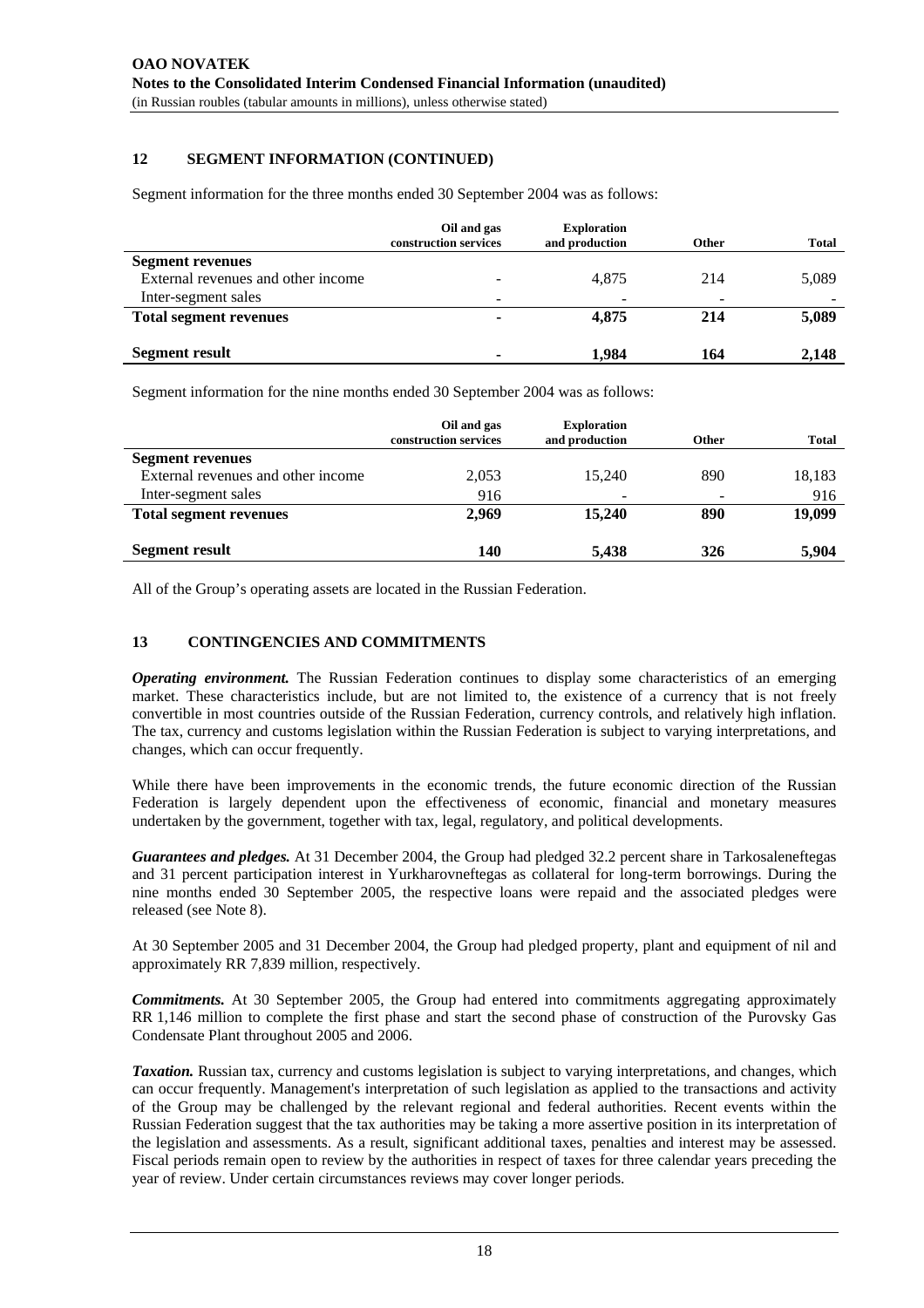# **13 CONTINGENCIES AND COMMITMENTS (CONTINUED)**

*Oilfield licenses*. The Group is subject to periodic reviews of its activities by governmental authorities with respect to the requirements of its oilfield licenses. Management cooperates with governmental authorities to agree on remedial actions necessary to resolve any findings resulting from these reviews. Failure to comply with the terms of a license could result in fines, penalties or license limitation, suspension or revocation. The Group's management believes any issues of non-compliance will be resolved through negotiations or corrective actions without any materially adverse effect on the Group's financial position, statements of income or of cash flows.

The Group's oil and gas fields are situated on land belonging to the Yamal-Nenets Regional Administration. Licenses are issued by the Ministry of Natural Resources and the Group pays unified natural resources production tax to explore and produce oil and gas from these fields. The principal licenses of the Group and their expiry dates are:

| Field                | License holder    | License expiry date |
|----------------------|-------------------|---------------------|
|                      |                   |                     |
| Yurkharovskoye       | Yurkharovneftegas | 2034                |
| Khancheyskoye        | Tarkosaleneftegas | 2019                |
| East-Tarkosalinskove | Tarkosaleneftegas | 2018                |

In July 2005, the Group re-registered its licence for the Khancheyskoye field from Khancheyneftegas in favor of Tarkosaleneftegas.

Management believes the Group has the right to extend its licenses beyond the initial expiration date under the existing legislation and intends to exercise this right. In February 2005, the Group was successful in extending the license for the Yurkharovskoye field from 2020 to 2034. As of the date of this report, the Group was preparing its application for the extension of the terms of the licenses for its two other core fields, East Tarkosalinskoye and Khancheyskoye.

*Environmental liabilities.* The Group and its predecessor entities have operated in the oil and gas industry in the Russian Federation for many years. The enforcement of environmental regulation in the Russian Federation is evolving and the enforcement posture of government authorities is continually being reconsidered. The Group periodically evaluates its obligations under environmental regulations and, as obligations are determined, they are recognized immediately, if no current or future benefit is discernible. Potential liabilities which might arise as a result of stricter enforcement of existing regulations, civil litigation or changes in legislation, cannot be estimated. Under existing legislation, management believes that there are no probable liabilities which will have a material adverse effect on the Group's financial position, statements of income or of cash flows.

*Legal contingencies.* During the period, the Group was involved in a number of court proceedings (both as a plaintiff and a defendant) arising in the ordinary course of business. In the opinion of management, there are no current legal proceedings or other claims outstanding, which could have a material effect on the result of operations or financial position of the Group and which have not been accrued or disclosed in the consolidated interim condensed financial information.

## **14 SHAREHOLDERS' EQUITY**

At the Annual General Meeting of Shareholders on 10 June 2005, the Group's shareholders approved a dividend of RR 777 million (RR 256 per share). The dividend was paid to shareholders of record as of 25 April 2005.

On 31 October 2005, the Board of Directors recommended an interim dividend of RR 377 per share to be paid to shareholders of record as of 31 October 2005. This recommended interim dividend totaling RR 1,145 million is subject to approval by shareholders at the Extraordinary General Meeting of Shareholders scheduled for 14 December 2005.